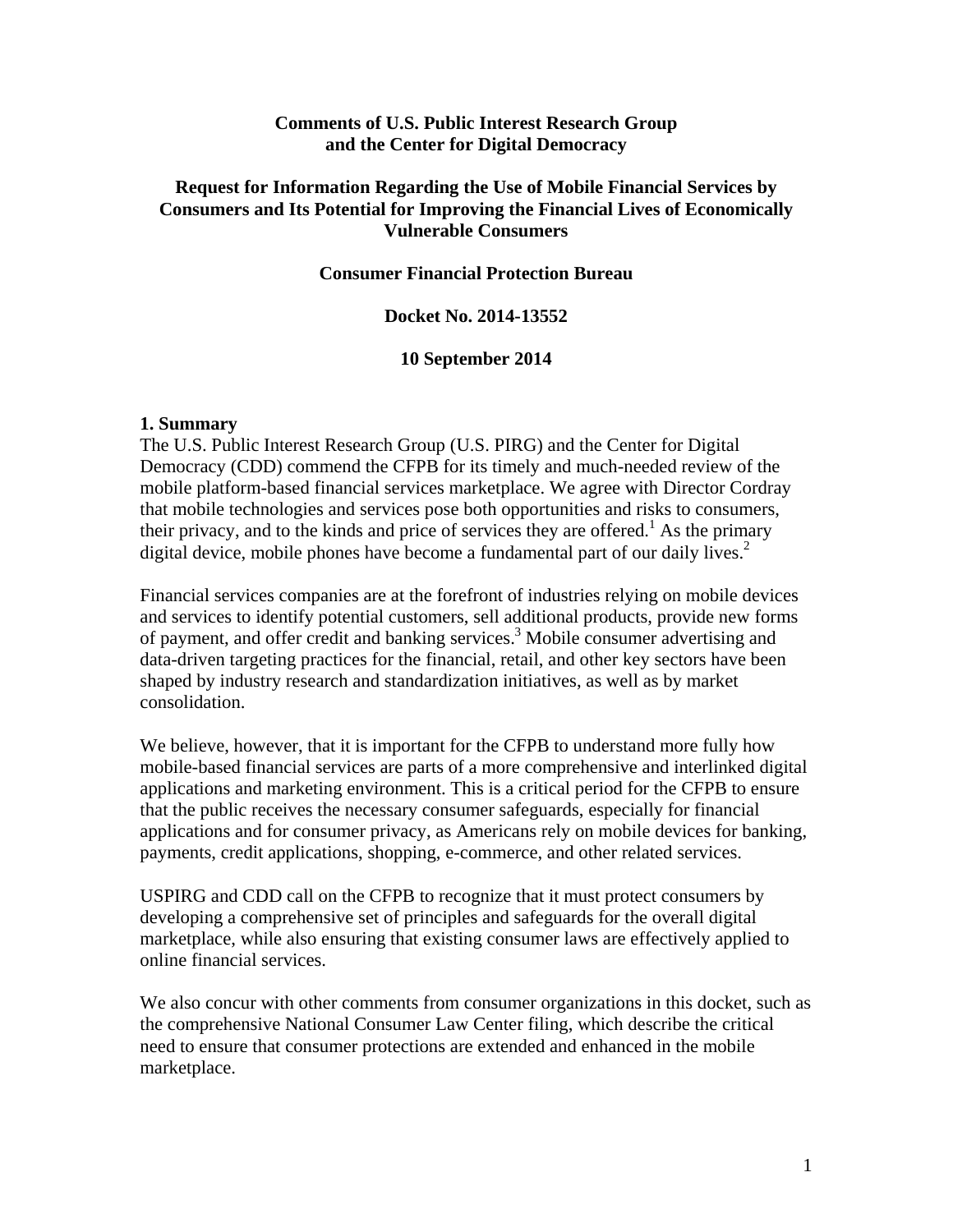A rulemaking following up on this request for information is required, especially to ensure that financially at-risk consumers actually benefit from mobile and digitally based financial services. The availability of financial services over a mobile device should be considered neither a panacea nor the answer to the major inequities in our society. While mobile provides greater opportunities for assisting the economically at-risk, that platform will also pose new threats to their economic well-being and privacy. As this comment discusses, contemporary mobile practices that take advantage of the powerful capabilities of personalized and pervasive digital marketing raise questions about whether at-risk consumers will be assisted in the long term. The array of tools and techniques that is already available to target ("monetize") economically vulnerable consumers more effectively could—unless addressed by the agency now—undermine and erode their ability to enhance their financial security.

The CFPB should also leverage its efforts by assisting other agencies that have primary jurisdiction over broadband communications services. For example, the Federal Communications Commission (FCC) oversees key programs promoting mobile and digital affordability for consumers. Its universal service policies now address wireless services, and its action on the pending Comcast/Time Warner Cable merger, for example, or its decisions concerning Network Neutrality proposals, have the potential to help—or harm—underserved and at-risk populations in their efforts to gain access to affordable broadband. The CFPB can comment on FCC proceedings or otherwise assist its staff, just as other agencies comment on the Bureau's proposals.<sup>4</sup>

12 USC Section 5511 (Subsections a-c) give the CFPB broad authority to conduct this important inquiry. "The Bureau shall seek to implement and, where applicable, enforce Federal consumer financial law consistently for the purpose of ensuring that all consumers have access to markets for consumer financial products and services and that markets for consumer financial products and services are fair, transparent, and competitive." Further, Subsection (b) provides, *inter alia*, that the CFPB's Objectives in implementing this purpose include ensuring that "(1) consumers are provided with timely and understandable information to make responsible decisions about financial transactions; (2) consumers are protected from unfair, deceptive, or abusive acts and practices and from discrimination."

#### **2. Introduction**

Few consumers understand how mobile and other digital marketing for financial products and applications actually operate.<sup>5</sup> A mobile device's unique capability to identify consumers' real-time location, their geographic history (where they go and when), spending habits, and other data, and to enable highly personalized real-time targeting, has created a digital financial marketing environment that is powerful but also opaque. Consumers are not given meaningful ways to control how their data are used to make financial decisions about them on mobile and allied online platforms.<sup>6</sup> As mobile devices quickly become our digital "wallets," with real-time payment and other financial applications, they will play an even greater role in our everyday financial lives. Yesterday's announcement from Apple about its new iPhone-based payment system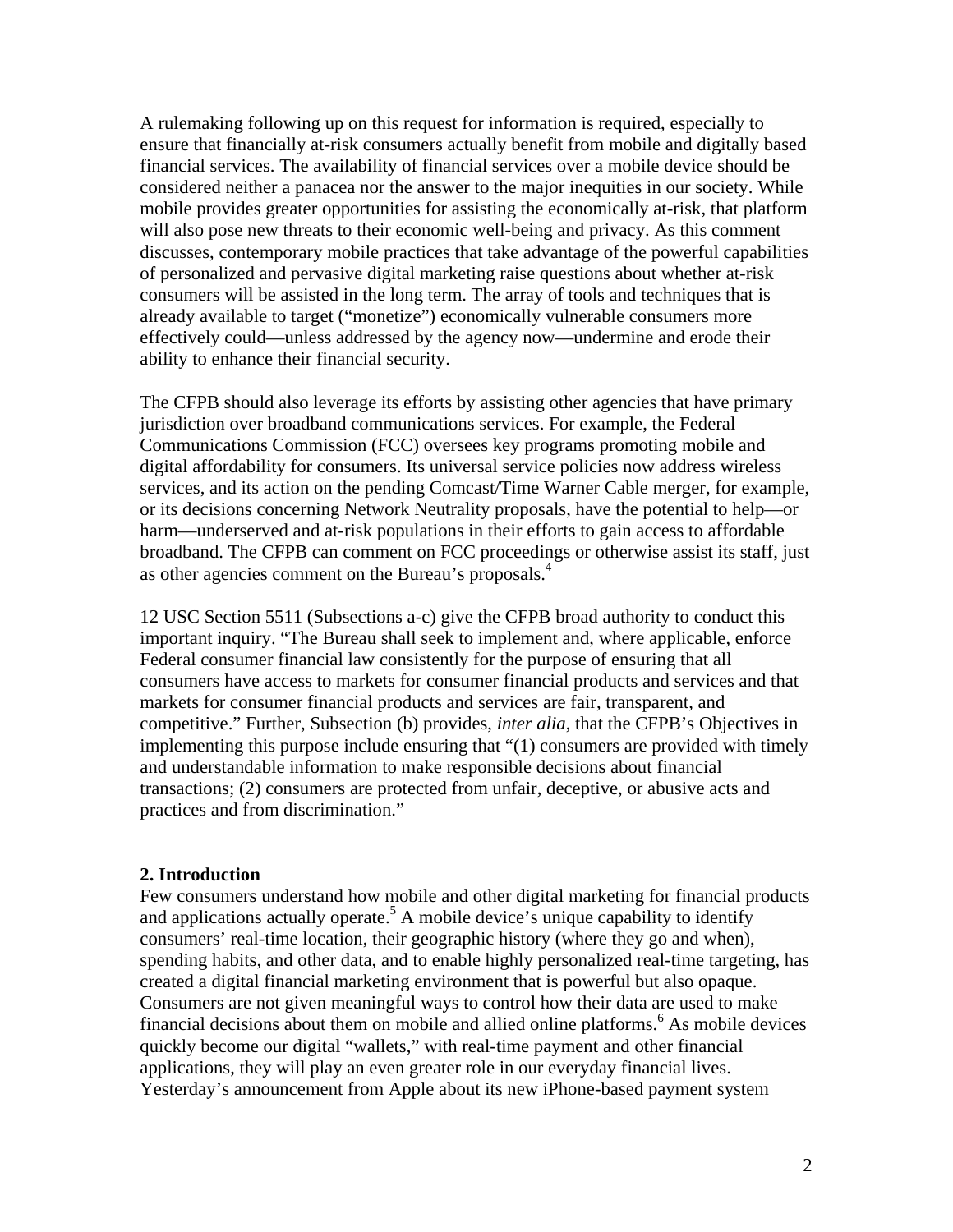reflects the overall direction of the mobile marketing industry, with the mobile phone as the key device in the digital era, and an essential part of our everyday lives.

We call on the CFPB to initiate a broad rulemaking to ensure that consumers can effectively use mobile and related applications without placing their privacy at risk or exposing themselves to new forms of predatory lending or other harmful practices. The CFPB has a unique role to play, ensuring (1) equitable and affordable access to mobile phone services for low-income consumers; (2) the provision of transparent, nondiscriminatory, and fair digital services delivered by the financial services sector; and (3) the protection and control of consumer information through rules that protect privacy.<sup>7</sup> Without question, the convenience and power of mobile devices and applications provide financially at risk, unbanked, and other vulnerable consumers greater opportunities to save money on banking transactions and payments, as well as additional ways to build financial resources, make more effective decisions on purchasing, etc. But the availability of financial services over a mobile device should not be considered a panacea for redressing the major inequities in our society, as these devices will bring both opportunities to aid consumers as well as new challenges that they must confront.

## **3. Examining the Interconnected Mobile and Digital Landscape**<sup>8</sup>

The CFPB, however, cannot protect the interests and privacy of financial consumers by addressing only mobile applications. The online industry views the mobile platform as an integral part of a holistic "marketing and media ecosystem"—and the CFPB as well should recognize that it must protect consumers by developing comprehensive principles and safeguards for the digital marketplace.<sup>9</sup> The provision and marketing of financial services on mobile devices are integrated into a broader set of industry practices on all digital media. Increasingly, consumers are identified and tracked across all "screens," which, due to our often-simultaneous use of multiple devices, enables far more effective commercial targeting. Practices designed to track and target consumers while they are on personal computers, such as through the use of "cookies" and other persistent identifiers, have migrated to mobile devices.<sup>10</sup> Data collected from consumers via desktop computer applications involving search or e-commerce, in-store loyalty programs, offline databases, and more, directly influence how these individuals may be treated when they seek mobile financial services. Key digital marketing principles and practices, such as how to utilize "engagement" strategies that take advantage of consumers' subconscious and emotional behaviors, influence how the online marketplace addresses consumers, including on mobile devices. $11$ 

While some may argue that the digital and mobile marketplaces are changing too rapidly to enable effective regulation, we urge the CFPB to reject that specious argument. The primary commercial business model for digital media—known as one-to-one marketing—was developed during the Internet's earliest days.<sup>12</sup> Under this paradigm, all of an individual's online data are collected and analyzed so that person can be targeted with highly personalized marketing. While data-driven micro-targeting has evolved from the desktop to now include all of our digital media experiences, the principle is the same.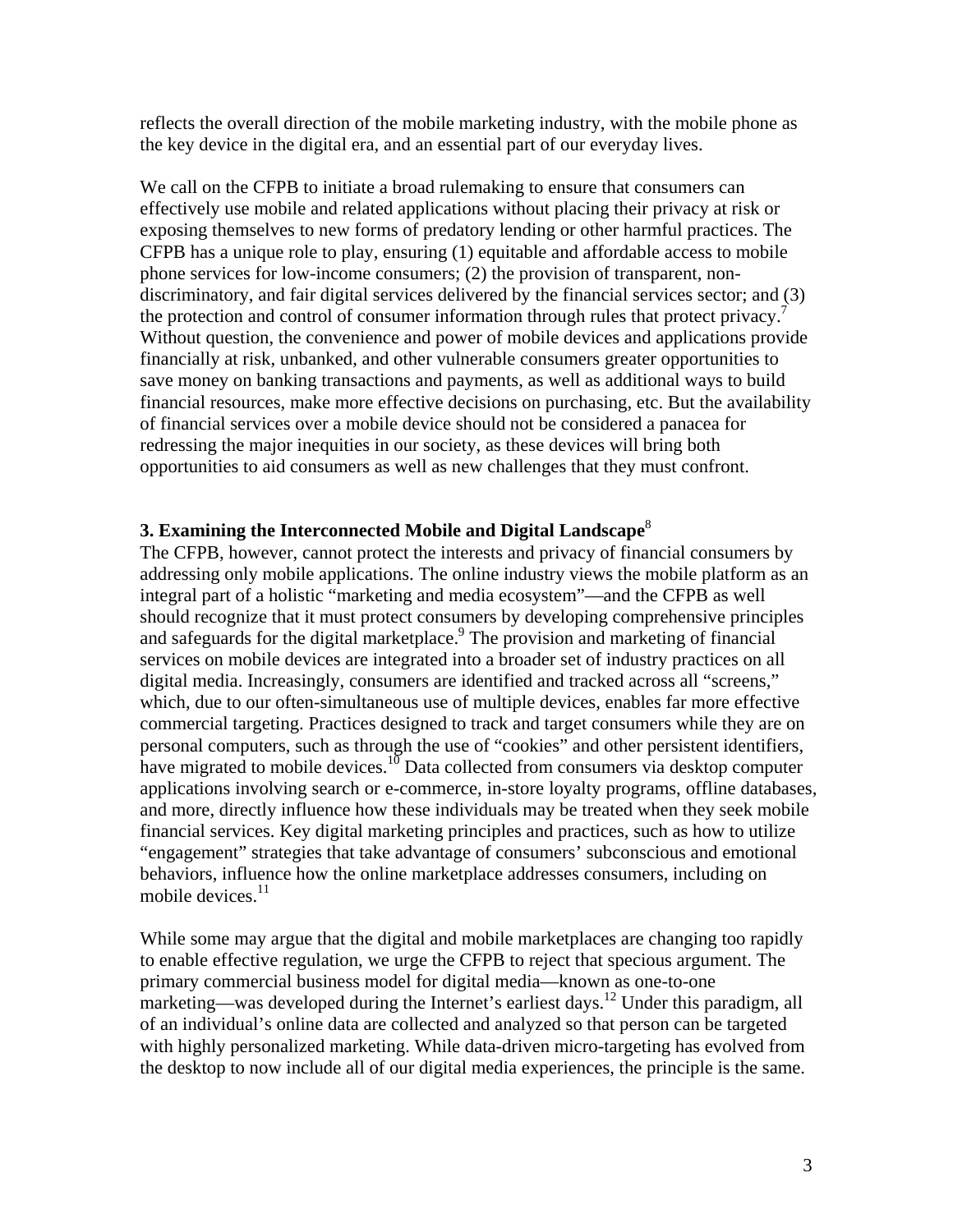All of a consumer's data are collected and used, regardless of "screen" or application used.

# **4. The "Mobile Moment"**<sup>13</sup>

Mobile devices now dominate our use of digital media, as our time on phones, tablets, and "apps" outpaces our involvement with other forms of online media.<sup>14</sup> Financial services firms are the second-largest spender on digital marketing (after the retail industry). According to eMarketer, financial services companies will spend \$6.20 billion in 2014 for paid digital media services, a figure that is predicted to grow to \$9.57 billion by 2018. The majority of this spending—62 percent—is for "direct response," with the remaining 38 percent dedicated to promoting their brands. (Direct response is defined as "designed to elicit a specific call to action that prompts a target audience to respond immediately and directly to an advertiser.")

The U.S. financial services industry is expected to spend \$2.20 billion on mobile advertising this year, again the second highest spender in its category. As eMarketer explained, "for many large advertisers in financial services, the shift to mobile is well underway."<sup>15</sup> Americans have grown comfortable buying products and services via mobile devices. Mobile commerce (M-commerce) generated around \$25 billion in revenues in 2013, according to comScore, through purchases made via mobile phones and tablets.<sup>16</sup>

Financial marketers are also responding to the growth of the mobile financial services marketplace. Nearly 84 million adults in the U.S. engaged in some form of mobile banking last year. Mobile banking growth is being facilitated by a variety of factors, including the rapid adoption of mobile/smartphones, "robust functionality" (such as mobile remote deposits, peer-to-peer payments, etc.), larger screens, and "concerted marketing and advertising" campaigns by financial companies to "push customers to use mobile banking." The adoption of financial apps that allow for more convenient purchasing of products, even loans, will continue to drive the growing reliance on mobile devices.<sup>17</sup> Leading companies openly discuss how our relationships with mobile phones and services have a uniquely "addictive" quality that helps foster their use.<sup>18</sup>

# **5. The Mobile Consumer Journey**<sup>19</sup>

A robust and comprehensive digital marketing system that takes advantage of consumers' digital lifestyles, especially their use of mobile phones, has emerged. Key features of this system include widespread data gathering and analysis; use of real-time location; specialized mobile ad-targeting services that reach a person in real time; formats for ads and commercial content specifically honed for the mobile platform; measurement services that identify how we interact with mobile applications; apps and other specialized applications that make ongoing targeting easier to accomplish; frameworks to utilize mobile and other digital "path-to-purchase" strategies; a focus on multicultural consumers' use of mobile services; and "Big Data"-driven technologies and practices that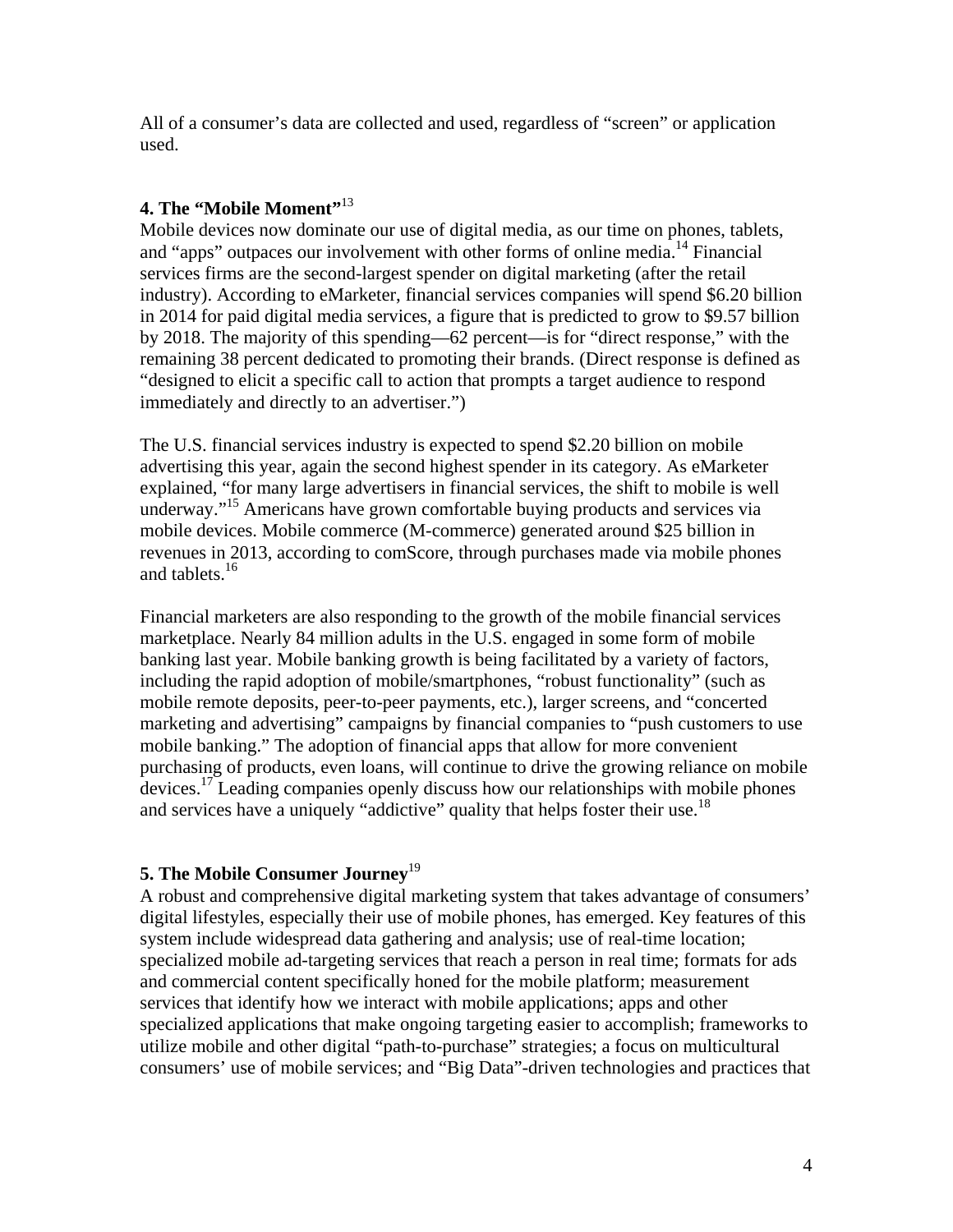incorporate consumer mobile data into comprehensive and actionable user profiles. For example:

- Mobile data collection: Mobile devices and applications enable marketers to seamlessly gather and analyze information on consumers, which can be used to target them with personalized advertising and commercial services. Mobile data are integrated with other profile information on consumers that is gathered from both online and offline sources, as well as from other digital services.<sup>20</sup>
- Growing use of hyper-location: There is widespread deployment of locationalbased collection and targeting technologies, involving "Beacons," "geo-fences," "tiles," and other geo-technologies that permit highly granular geographicfocused marketing practices. Geographic-based targeting, combined with dataprofiling predictive analytics, can lead to potentially discriminatory practices that further sub-divide and undermine a neighborhood based on race, ethnicity, income, buying behaviors, etc. Financial marketers' increasing ability to take advantage of consumers' real-time location and interest in a product and service to make an offer may not be in their best long-term interest. $<sup>2</sup>$ </sup>
- Mobile data-driven targeting networks: An array of companies provide a highly sophisticated set of services to reach mobile consumers. Through the growing practice of "programmatic" or "audience" buying, an individual mobile consumer can be identified and targeted in milliseconds, using data generated from data brokers and other sources. The right to reach a specific consumer can be sold to the highest bidder via an open "auction," or through a special private sale.<sup>22</sup> Digital ad automation enables the use of data to identify someone as "waste"—a consumer not to be served an ad or offer. **Action Item:** The CFPB should ensure that decisions regarding who is to be considered "waste" or a "target" are transparent and accountable to the individual consumer.<sup>23</sup> Few consumers know let alone can control—how these mobile targeting firms, which are used by financial services companies and others, operate.
- Mobile ad and marketing application standardization: The mobile advertising and marketing industries have developed standardized practices and formats to create and deliver mobile advertising applications, such as immersive "rich media," as well as interactive ad "units" designed to trigger consumer behaviors. Financial services companies are using these services. $2^2$
- Mobile measurement infrastructure: In digital media, the delivery and use of content by consumers are integrated with measurement tools, attribution analysis, and related metrics. Financial marketers use measurement applications to help identify whom to target and how to target mobile consumers. Increasingly, near or real-time measurement of a consumer's interaction with an ad or content can be used to change the elements of a marketing campaign (called "inflight" changes). $^{25}$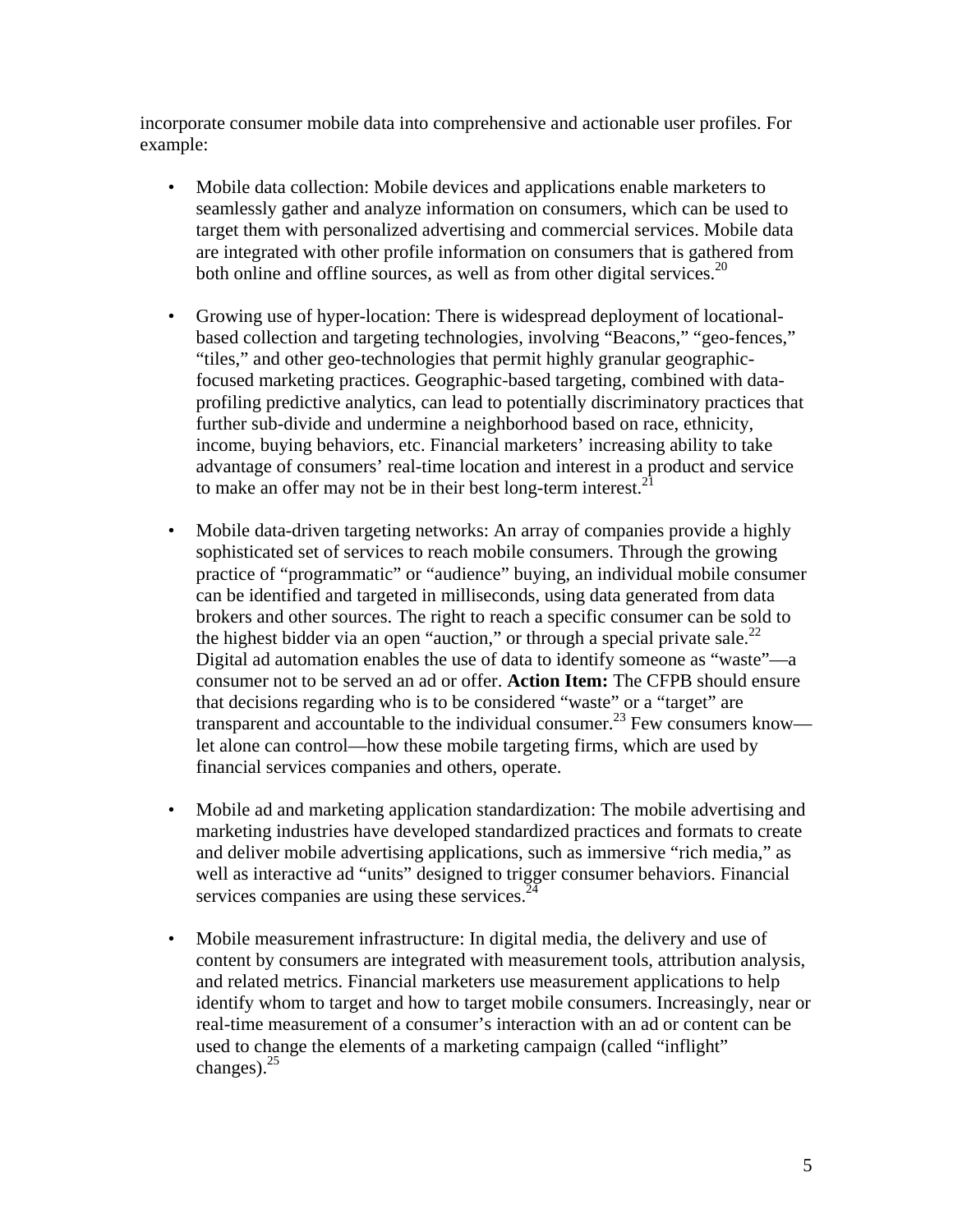- Mobile app targeting: A comprehensive system is in place to identify consumers who can be targeted to get them to download and use an app. App business models also foster ways to further "monetize" app users. Both Facebook and Google, for example, have extensive resources to facilitate how app developers can better target consumers.<sup>26</sup>
- Mobile Path to Purchase: Mobile and other digital marketers have developed a framework designed to promote ongoing tracking and commercial targeting of consumers, from online to in-store. Affiliated with an approach called "Zero Moment of Truth," these key paradigms illustrate the central role mobile devices play in the financial lives of consumers, and how marketers have developed a robust regime to take advantage of their use.<sup>27</sup>
- Multicultural mobile targeting: Industry research shows that multicultural consumers rely on mobile and other digital media services often in unique and innovative ways, and help influence the behavior of others. A distinct digital marketing infrastructure has developed for specifically targeting Hispanics and African Americans.<sup>28</sup>
- Big Data and mobile applications: The same techniques and technologies that gather, analyze, and make information on individual consumers actionable (such as with data management platforms, predictive analytics, etc.) also incorporate consumers' mobile-related data. This information is melded with other online and offline profile data, as financial marketers and others seek to gain and use a comprehensive view of consumers. $^{29}$

Without question, the convenience and power of mobile devices and applications provide financially at-risk, unbanked, and other vulnerable consumers greater opportunities to save money on banking transactions and payments, have additional ways to build financial resources, make more effective decisions on purchasing, etc. But enthusiasm for the potential of mobile services to ultimately assist at-risk Americans should be tempered by addressing the commercial imperatives of the financial marketplace, where the underbanked are seen as an important new revenue-generating market for banks and other financial services companies. As a 2014 report from data broker Acxiom observed, these consumers are "a new frontier for retail bank growth." Another study on the revenue possibilities noted as well that "the unbanked and underbanked represent future profitable customers for traditional financial services institutions." Key to serving this market, these and similar reports explain, is the widespread adoption of mobile and digital communications by underbanked and under-served consumers. Acxiom and other marketers increasingly offer an array of highly sophisticated digital marketing services for more effective personalized targeting of this market segment. But such practices directed towards financially vulnerable consumers have consequences.<sup>30</sup> It is critical that the CFPB's actions encourage marketplace actions that promote financial opportunity and provide unbanked and underbanked consumers access to asset-building products and to all the other benefits of the regulated, insured financial system, rather than allow firms to target these consumers for second-class products.<sup>31</sup>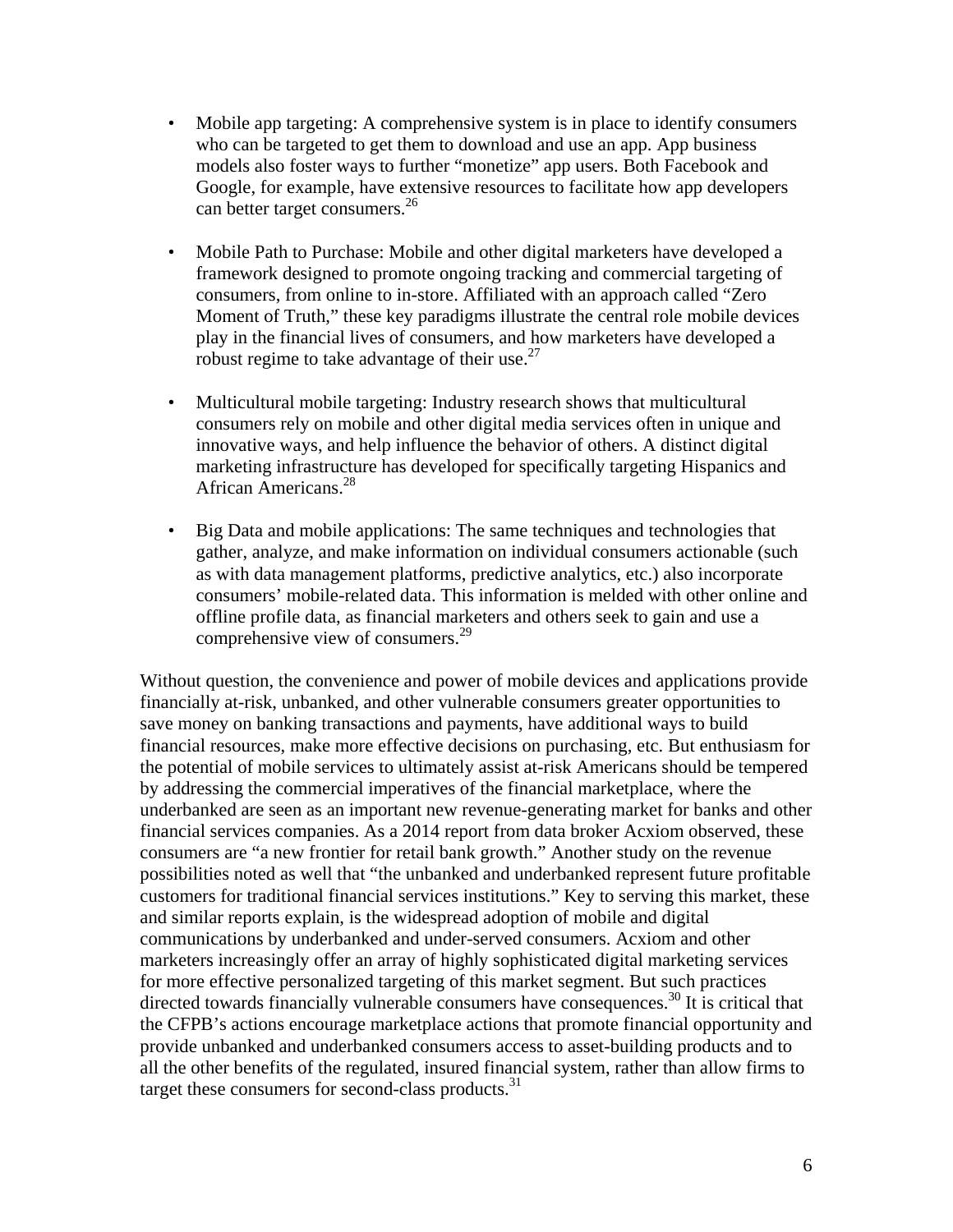For example, consumers urged to apply for payday loans via an engaging, geo-targeted, real-time offer based on their digital profile will not result in protecting their financial interests (and raising as well the ability of consumers to read the digital "fine-print" about a loan's terms and conditions on a small screen). Similarly, a loan offered during the holidays—made precisely when consumers are shopping for their family in the toy aisle and their data profile shows them already in debt or using expensive forms of credit will not help them in the long term.<sup>32</sup> Nor will "bait-and-switch" tactics that offer free service one day and tack on fees the next. Clearly, there is much work for the CFPB to do to protect the interests of consumers in the mobile financial marketplace.

## **6. Responses to Specific Requests for Comment**

USPIRG and CDD urge the CFPB to address the following issues raised in this Request for Information:

Question 5b. Fostering affordable access to mobile services: The CFPB should work with the Federal Communications Commission to expand how "Universal Service," "E-Rate," and other programs designed to redress the digital divide can help support broadband mobile connections to communities and individual consumers.<sup>33</sup> The agency should participate at the FCC to ensure that if broadband-related mergers are determined to be in the public interest and therefore allowed to proceed, then the merger approval includes robust mandatory conditions to expand wireless access to low-income communities in order to expand the availability of mobile financial products.<sup>34</sup> Financial services companies should also be encouraged to provide free or low-cost data access for their apps and other online services—without requiring consumers to have their information used in exchange for such an arrangement. The CFPB should also work with the FCC and nonprofit technology organizations, municipalities, and others to promote the development of community, not-for-profit broadband networks.<sup>35</sup>

6. Mobile financial services marketing is already pervasive online, through search engines, mobile ad networks, apps, social media, mobile video, and other applications. Underserved populations rely primarily on their mobile devices to access the Internet, more so than other demographic groups. But given their capability to deliver highly targeted financial offers via mobile devices in real time—identifying that a consumer is a candidate for a payday or some other expensive financial product, and incorporating appealing multimedia imagery and digital ad formats designed to elicit subconsciousoriented "engagement"—mobile marketers, unless regulated, have both the technical capability and the profit motive to place financially underserved Americans at risk.<sup>36</sup>

11. The CFPB should review the role of mobile-oriented loyalty programs, to identify what data are collected, how they are analyzed, and how specific targeted offers are made. Loyalty programs are designed to spur additional spending, by taking advantage of consumers' profiles to deliver highly personalized promotions or offers in real-time (and to various family members). The growing role of data-driven loyalty programs may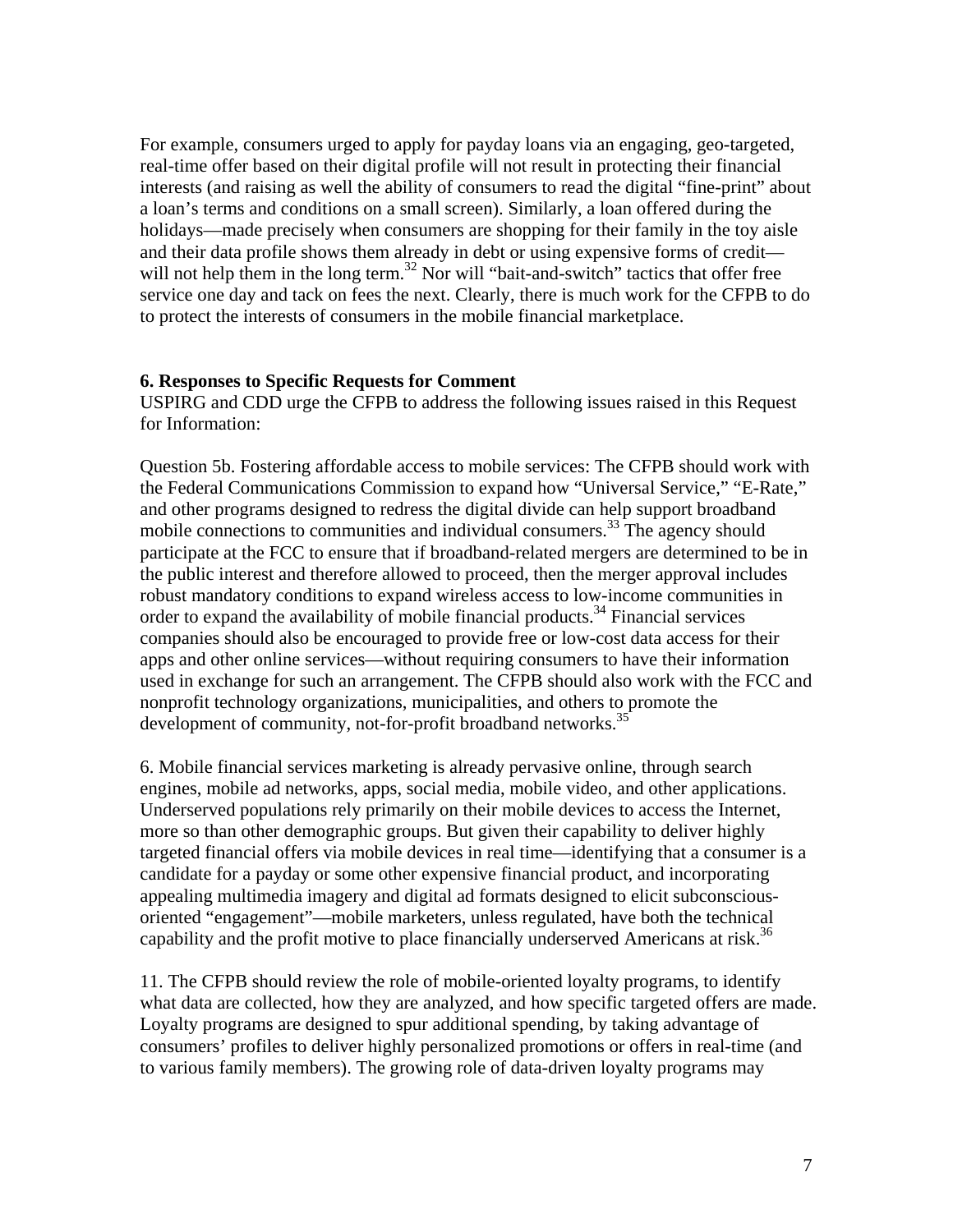negatively impact a consumer's financial status in both the short and longer term. And there are, of course, key privacy issues to be addressed as well.<sup>37</sup>

16. The CFPB must analyze the impact that the real-time and location-aware financial mobile services marketplace will have on economically vulnerable consumers. While there will be legitimate advantages for consumers to obtain product information, pricing options, and discounts, the overall priorities of the Big Data-driven mobile marketing environment will be to get consumers to spend. The CFPB should issue regulations regarding how real-time financial offers are made to consumers, ensuring that companies don't engage in unfair point-of-presence promotion of loans (including where incentives, such as rewards, points, and other inducements are used to trigger decisions that could harm a consumer).  $38$ 

17e. The Bureau should review the mobile and digital marketing practices that have been deployed to target financially at-risk consumers, youth, rural Americans, Hispanics, including Spanish-language and other non-English-dominant groups, as well as African Americans. As we previously stated, many of these groups are already the focus of specialized digital marketing and advertising technologies and practices. The ability to target individual mobile users with tailored offers based on where they live, how much money they earn, the language they speak, their credit history, and behavioral interests allows for far greater segmentation—and potential discrimination—than we have witnessed so far. Economically vulnerable consumers could be unfairly singled out by this process and offered financial opportunities that undermine their ability to be independent. The very same personalized targeting apparatus could also purposefully bypass them with better offers, if they are labeled and scored—unbeknownst to them—as not providing long-term financial rewards.

Adolescents are an important focus for online and mobile marketers, given their status as "digital natives." These young people confront an ever-growing mobile-marketing apparatus designed to get them to spend money on brands and products. Multicultural youth, in particular, are a key target for greater consumer spending, given their use of mobile devices and growing economic influence. Such targeting of youth can place their families at further economic risk. The CFPB should develop specific safeguards to ensure that young people are not unfairly treated, placing new economic pressures on their parents or caregivers.<sup>39</sup>

18. There is widespread and continuous collection and use of consumers' financial and related data that have a direct impact both on their own welfare and on that of their families. The amount and diversity of data gathered from mobile and other digital services today provide a detailed dossier on our spending behaviors and other economic activities. Consumer financial data are at the core of contemporary consumer targeting practices for mobile devices and other online platforms. It is incumbent upon the CFPB to ensure that consumers' financial privacy is protected when they are online, including on the mobile platform. Despite calls for privacy regulation made by the FTC and consumer groups during the 1990's, there has been little progress. Without CFPB action, it is likely that effective rules protecting consumer financial privacy will not be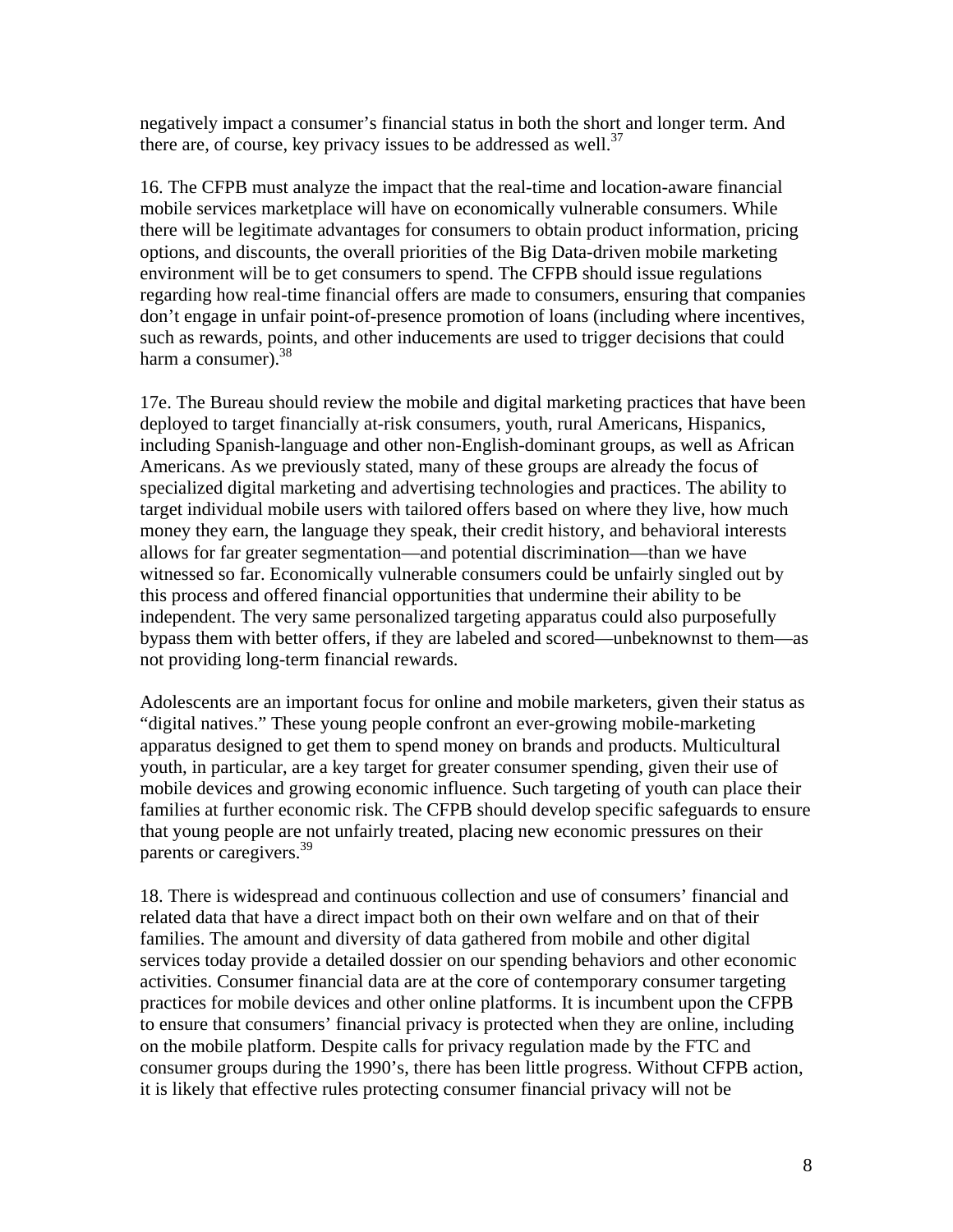forthcoming at this critical moment. The CFPB should build on the Administration's Consumer Privacy Bill of Rights, proposed more than two years ago, as well as on the work already done by the FTC, to develop rules that place consumers' financial data under their control. $40$ 

While the Federal Trade Commission has addressed a number of key mobile data practices, and has articulated its own privacy framework, it does not have the ability to enact regulatory safeguards. $41$  Nor does it have sufficient resources to effectively assess the overall and specific impact of mobile and related digital applications on consumer financial services. The online industry has established a number of self-regulatory programs, including on privacy.42 But these guidelines are inadequate, fail to address actual digital and mobile media data-gathering and -use practices, and have been criticized by experts as well as by regulators. Nor have stakeholder discussions on privacy led to any significant change in how consumer data are used today.<sup>43</sup>

USPIRG and CDD believe that a formal rulemaking to address consumer financial privacy will provide the agency with sufficient information on current industry practices that will lead to sensible and effective policies for the benefit consumers and the financial services industry alike.

28. Greater segmentation, via expansive, real-time, and continuous data collection and analysis (such as for scoring), is one of the fundamental elements in the digital marketplace. All of the data that are gathered about us today—from our use of mobile phones, PC's, loyalty cards, etc.—are flowing into Big Data platforms. Massive amounts of online and offline information are processed in milliseconds, helping construct elaborate personal profiles. These digital dossiers are scored and used to determine how we are treated by the marketplace. For example, a score can be based on what a consumer's long-term value for a particular company or product might be. Our behaviors may lead to scoring that triggers offers for high-cost payday lending, insurance, or educational loans. Big Data scoring practices enable companies to bypass or ignore certain individuals, offering special deals to some and higher prices to others. All of this occurs without the understanding, let alone consent, of the individual. In a rulemaking, the CFPB should assess how such segmentation, including real-time scoring and the variables used therein, impacts financially at-risk and other consumers. The Bureau should develop rules that ensure consumers have access to this scoring data and can correct or challenge them if necessary.

The CFPB should also review how data security is addressed by the financial services marketplace and help protect the public from data breaches that expose their sensitive information.

30. Texting is an app that can be used on plain old cell phones. In our view, although a number of credit card companies have provided "low-balance" and "payment due" warning apps—largely to their smart-phone customers—there is tremendous untapped potential for financial services providers to use texts to nudge their more at-risk consumers, who may use plain cell phones, into better financial behavior. However, the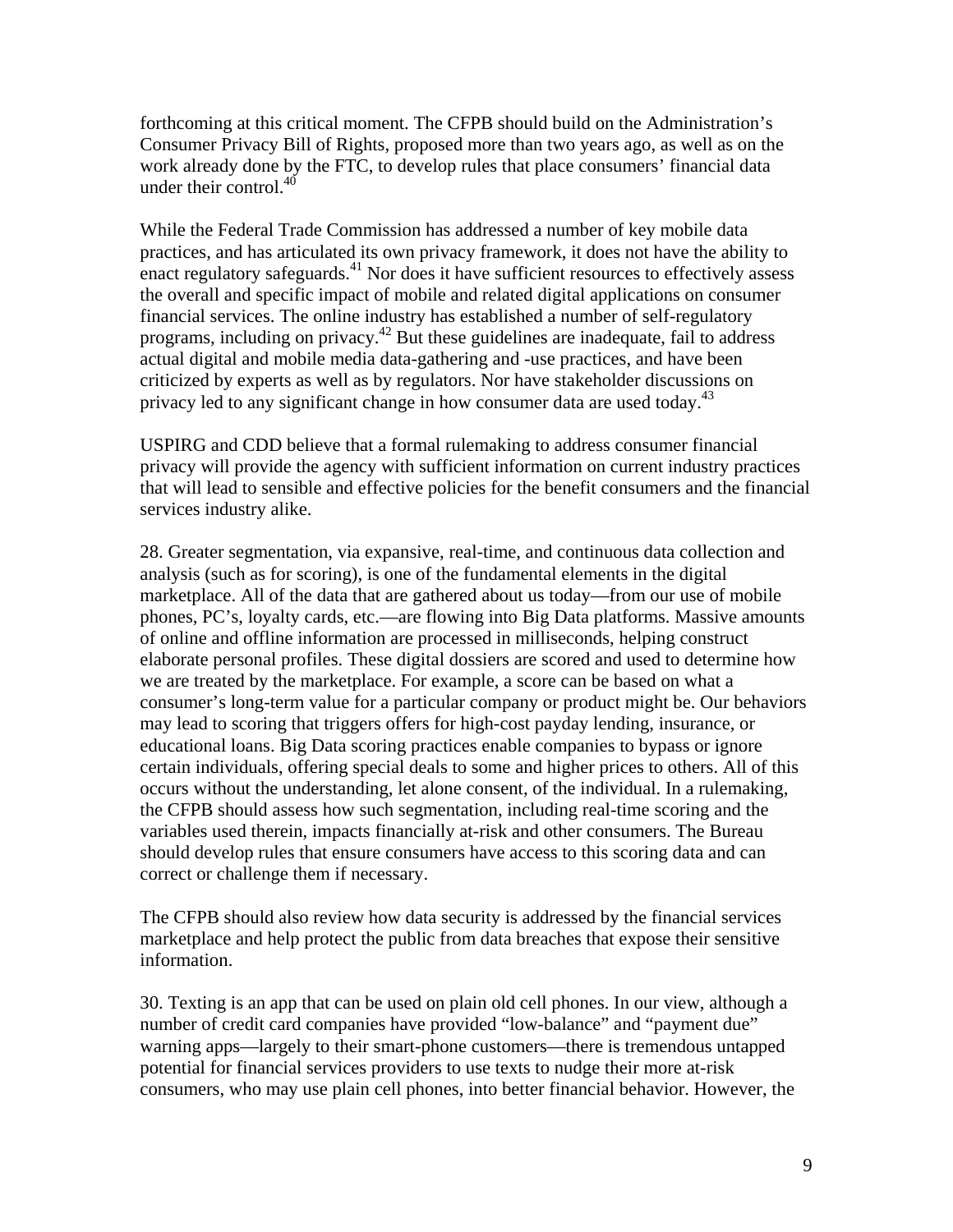tradeoffs involved need to be explored, since text message services, despite their low marginal cost, are abused as profit centers by many telecommunications carriers, although banks generally provide the services for free.

33. This question asks (prior to sub parts 33a and 33b) one of the most important questions in the entire Request for Information:

*Are additional financial consumer protections needed to protect low-income or otherwise economically vulnerable consumers in the use of mobile financial services? Please explain.* 

Yes, in particular additional protections are needed in connection with the exploding use of non-transparent lead-generation websites and auction tools to categorize and pass consumers off to service providers that often will not be the best choice for a consumer. As the Bureau knows, lead generation has migrated online, embracing today's Big Datadriven digital age and taking advantage of our daily use of mobile devices, social networks, and websites. Credit card and other financial companies, auto dealers, forprofit schools, and many other businesses pay online lead generators to gain access to "qualified potential customers" along with an array of information on them, including their email address, telephone number, and the websites they visit and other online behaviors. Often, as in the case of lead-generation use by payday lenders or for-profit schools, leads are purchased in a reverse auction. Generally the firm with the leastconsumer-friendly product bids the most and wins that consumer as a lead. In such a marketplace, consumers, particularly at-risk consumers, lose.

Online lead generation in the U.S. is a big business, with at least \$1.75 billion spent by advertisers in 2013 to find "potential customers online." Consumers aren't informed that when they conduct a search on their mobile phones for financially related products and services, or interact with an ad, they may be put in contact with lead generators. Nor are consumers aware that their privacy is at risk, through mobile lead-generation practices that include real-time verification of consumers' information (such as when they begin filling out a form on their phone). Mobile sites created for lead-generation purposes can be structured to trigger a "click-to-call" function that will bring the consumer immediately to a salesperson at a call center. **Action Item:** As part of its rulemaking for mobile services, the CFPB should issue rules ensuring that consumers have the necessary safeguards with regard to mobile lead generation.<sup>44</sup>

33b. The CFPB's experience in other areas has shown time and again that covered persons do not always adequately supervise their third-party agents acting as service providers and vendors. But the CFPB has issued guidance to address the problem.<sup>45</sup> At this time, we believe that the strong rule on the use of mobile applications, coupled with the CFPB's and other prudential regulators' supervisory and enforcement authority over covered persons, are adequate to identify and respond to third-party threats to at-risk populations, without additional legislation. However, we will continue to monitor this area closely.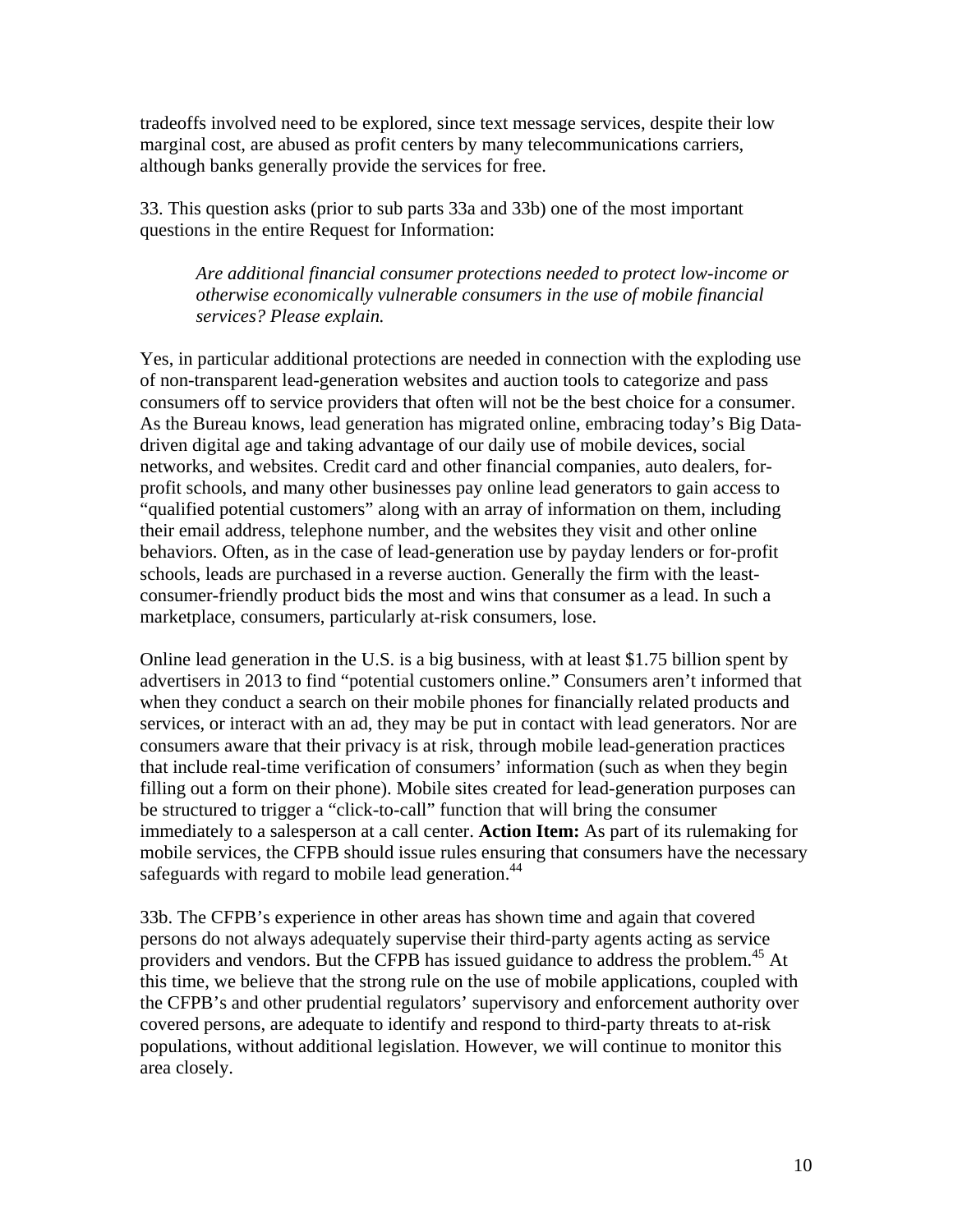# **7. Conclusion**

 $\overline{a}$ 

While mobile financial services may help consumers, as the CFPB's notice states, "achieve their financial goals" and offer "safer, more affordable products and services," these services may not ultimately be used to ensure these worthwhile objectives. A CFPB review of the digital and mobile marketplace, we suggest, will reveal a powerful Big Data-driven digital marketing system with far-reaching capabilities focused on the effective "monetization" of consumers. Increasingly at the core of today's mobile and digital marketing system are applications designed to encourage ongoing spending for both individuals and their families. Unless CFPB proactively ensures that financially atrisk consumers are treated fairly by the mobile and digital marketplace, we fear they will confront new risks to their well-being.

<sup>3</sup> eMarketer, "US Digital and Mobile Banking 2014: User Forecast, Key Trends and Marketing Opportunities," Aug. 2014, personal copy. See also Jerry Canning, "The Full Value of Mobile in Financial Services," Think with Google, Mar. 2013, https://www.thinkwithgoogle.com/articles/full-value-mobile-financial-services.html; Yahoo, "Finance," https://advertising.yahoo.com/Industries/Finance/index.htm; Rocket Fuel, "Finance," http://rocketfuel.com/solution/details/industry/finance; Amir Efrati, "Apple's Mobile Wallet Talks Heat Up," The Information, 23 July 2014, https://www.theinformation.com/Apple-Mobile-Wallet-Talks-Heat-Up; Adobe, "Solutions/Financial Services," http://www.adobe.com/solutions/financial-services.html (all viewed 5 Sept. 2014).

<sup>4</sup> See, for example, Federal Trade Commission, "FTC Staff Submits Comment to CFPB on Mortgage Disclosure Forms," 2 Oct. 2012, http://www.ftc.gov/news-events/pressreleases/2012/10/ftc-staff-submits-comment-cfpb-mortgage-disclosure-forms (viewed 7 Sept. 2014).

<sup>5</sup> See, for example, research conducted on consumer awareness about online data collection practices. Joseph Turow, Jennifer King, Chris Jay Hoofnagle, Amy Bleakley, and Michael Hennessy, "Americans Reject Tailored Advertising and Three Activities that Enable It," Social Science Research Network, 29 Sept. 2009,

http://papers.ssrn.com/sol3/papers.cfm?abstract\_id=1478214; Carnegie Mellon University CyLab Usable Privacy and Security Laboratory, "Current Projects and

<sup>1</sup> Richard Cordray, "Prepared Remarks of CFPB Director Richard Cordray at the Mobile Request for Information Field Hearing," Consumer Financial Protection Bureau, 11 June 2014, http://www.consumerfinance.gov/newsroom/prepared-remarks-of-cfpb-directorrichard-cordray-at-the-mobile-request-for-information-field-hearing/ (viewed 5 Sept. 2014).

<sup>2</sup> Mark Bergen, "Welcome to the New First Screen: Your Phone," *Ad Age*, 17 Mar. 2014, http://adage.com/article/digital/millward-brown-study-shows-mobile-outpacingtv/292183/; James O'Toole, "Mobile Apps Overtake PC Internet Usage in U.S.," CNN Money, 28 Feb. 2014, http://money.cnn.com/2014/02/28/technology/mobile/mobileapps-internet/ (both viewed 5 Sept. 2014).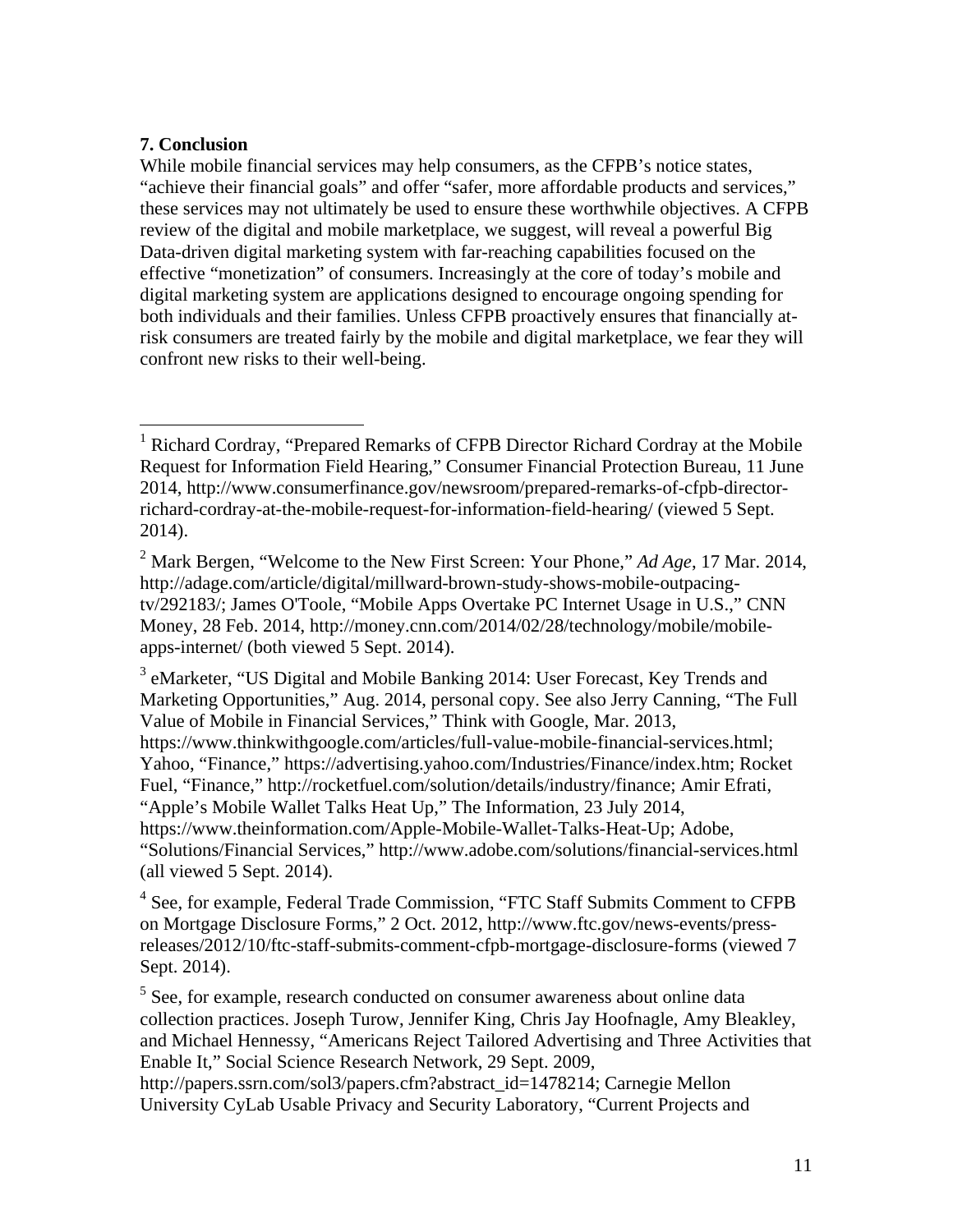Selected Publications: Privacy Decision Making," http://cups.cs.cmu.edu/index.php#p3p; "Berkeley Consumer Privacy Survey," Berkeley Law, http://www.law.berkeley.edu/privacysurvey.htm (all viewed 5 Sept. 2014).

 $\overline{a}$ 

<sup>6</sup> USPIRG and CDD have recently written on this topic. See Edmund Mierzwinski and Jeffrey Chester, "Selling Consumers, Not Lists: The New World of Digital Decision-Making and the Role of the Fair Credit Reporting Act," Suffolk University Law Review, 1 Oct. 2012, http://suffolklawreview.org/selling-consumers-not-lists/; Edmund Mierzwinski and Jeffrey Chester, "Big Data Means Big Opportunities and Big Challenges: Promoting Financial Inclusion and Consumer Protection in the "Big Data" Financial Era," 27 Mar. 2014, http://www.uspirg.org/reports/usf/big-data-means-bigopportunities-and-big-challenges (both viewed 5 Sept. 2014).

 $7$  There is growing concern over the use of Big Data in commercial digital environments to create or replicate forms of discriminatory services, on pricing, product availability, quality, etc. See, for example, The Leadership Conference, "Civil Rights Principles for the Era of Big Data," http://www.civilrights.org/press/2014/civil-rights-principles-bigdata.html; Michael Schrage, "Big Data's Dangerous New Era of Discrimination," HBR Blog Network, 29 Jan. 2014, http://blogs.hbr.org/2014/01/big-datas-dangerous-new-eraof-discrimination/; Seeta Peña Gangadharan, "The Dangers of High-Tech Profiling, Using Big Data," *New York Times*, 7 Aug. 2014,

http://www.nytimes.com/roomfordebate/2014/08/06/is-big-data-spreading-inequality/thedangers-of-high-tech-profiling-using-big-data (all viewed 5 Sept. 2014).

<sup>8</sup> Google, "The New Multi-Screen World Study," Think with Google, Aug. 2012, http://www.thinkwithgoogle.com/research-studies/the-new-multi-screen-worldstudy.html (viewed 5 Sept. 2014).

<sup>9</sup> See, for example, IAB, "Digital Marketing Ecosystem, In Partnership with Econsultancy," 24 Oct. 2012, http://www.iab.net/events\_training/seminar/2420892; IAB, "Marketing & Media Ecosystem 2010 Study,"

http://www.iab.net/research/industry\_data\_and\_landscape/309763 (both viewed 5 Sept. 2014).

<sup>10</sup> See, for example, IAB, "Why HTML5: The Mobile Opportunity," http://www.iab.net/mobilecenter/makemobilework/webinars; Google, "The New Multi-Screen World Study"; Gavin Dunaway, "ID Is Key: Unlocking Mobile Tracking & Cross-Device Measurement, Part 2," AdMonsters, 3 Aug. 2013, https://www.admonsters.com/blog/id-key-unlocking-mobile-tracking-cross-devicemeasurement-part-2; Mobile Bridge, "Introduction," http://www.mobilebridge.com/#introduction (all viewed 5 Sept. 2014).

 $11$  Understanding how the digital marketing industry conceptualizes and implements its work on "engagement" is necessary if consumer safeguards are to be effectively developed. See "IAB Defines Cross Platform Ad Engagement And Identifies Core Digital Metrics As Part Of The Making Measurement Make Sense (3MS) Initiative," 10 Feb. 2014,

http://www.iab.net/about\_the\_iab/recent\_press\_releases/press\_release\_archive/press\_rele ase/pr-021014\_3ms; Laurie Sullivan, "IAB Redefines Ad Engagement, Clarifies Core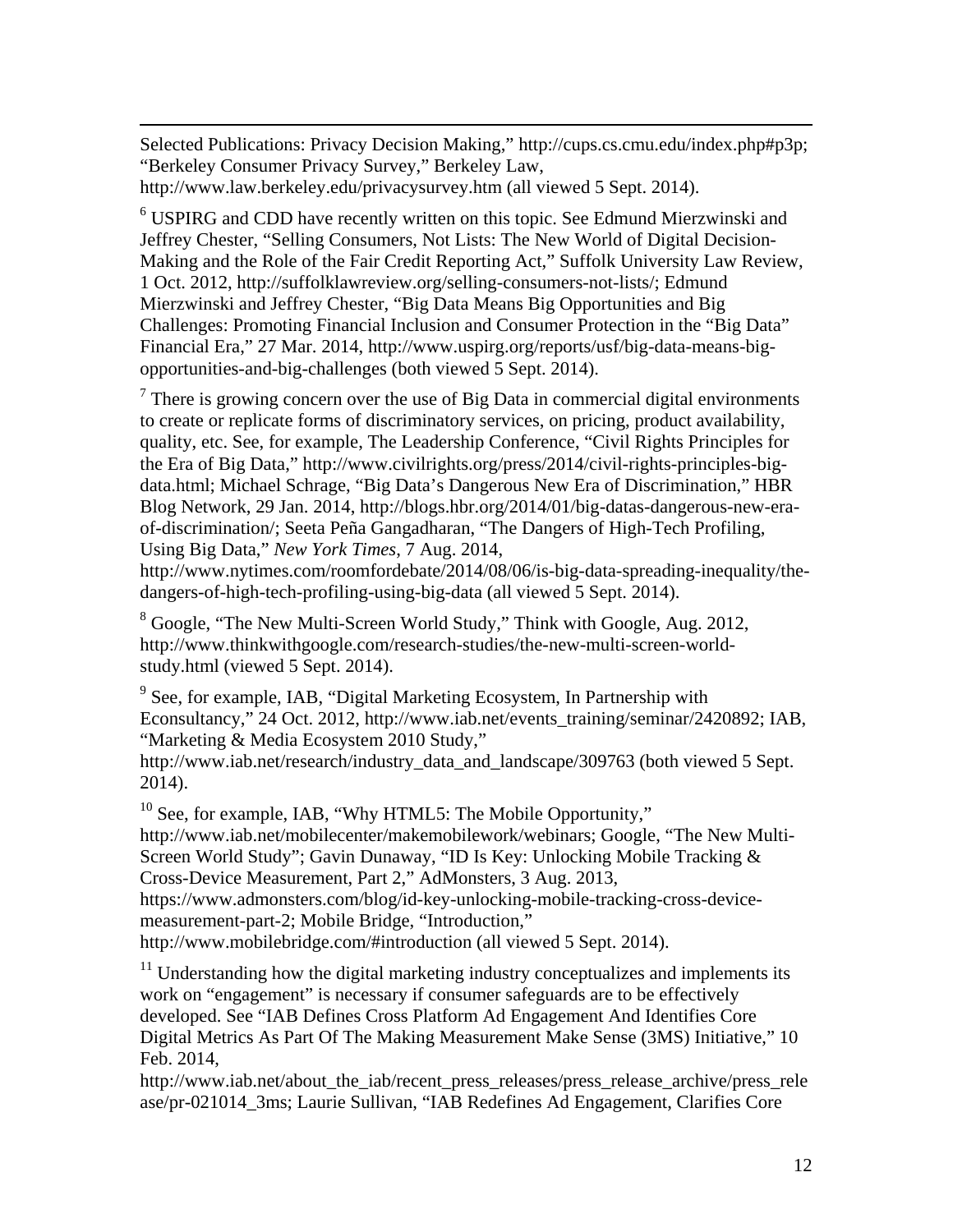Metrics Cross-Platform," Media Daily News, 10 Feb. 2014,

http://www.mediapost.com/publications/article/219094/iab-redefines-ad-engagementclarifies-core-metric.html. See also the use of neuromarketing to develop digital marketing campaigns, including via mobile services. Advertising Research Foundation, "Creative/Neuromarketing Forum," http://thearf.org/neuromarketing-forum.php; Neurons, Inc., "The Neuromarketing Task Force,"

http://neuronsinc.com/neuromarketingservices/neuromarketing/neuromarketing-taskforce/#.VAjEd-dC6pE; Nielsen, "Neuromarketing Helps Banks Win Back Customer Trust," 31 Mar. 2009, http://www.nielsen.com/us/en/insights/news/2009/neuromarketinghelps-banks-win-back-customer-trust.html (all viewed 5 Sept. 2014).

<sup>12</sup> "The One to One Future,"

 $\overline{a}$ 

http://www.1to1media.com/speaking/view.aspx?itemid=33604#1to1Future (viewed 7 Sept. 2014).

<sup>13</sup> Forrester, "Win In Your Customer's Mobile Moment,"

http://solutions.forrester.com/mobile/landing-61Q6-3212NK.html; Rebecca Borison, "Forrester's Julie Ask Sees Shift from Mobile-first to Mobile Moments," Mobile Marketer, 21 Mar. 2014, http://www.mobilemarketer.com/cms/news/strategy/17426.html (both viewed 6 Sept. 2014).

<sup>14</sup> Andrew Lipsman, "Major Mobile Milestones in May: Apps Now Drive Half of All Time Spent on Digital," comScore Insights Blog, 25 June 2014, http://www.comscore.com/Insights/Blog/Major-Mobile-Milestones-in-May-Apps-Now-Drive-Half-of-All-Time-Spent-on-Digital (viewed 6 Sept. 2014).

<sup>15</sup> Bryan Yeager, "The US Financial Services Industry 2014: Digital Ad Spending Forecast and Trends," eMarketer, 2014, personal copy; "On Facebook, Sectors Digs into Social KPIs. Interview with Neil Hiltz, Global Head of Vertical Strategy, Facebook," 24 Feb. 2014, personal copy. Hiltz explains that Facebook "is now looking at mobile as a core consumer behavior. People are mobile, and now their insurance providers and their advisors must be mobile too." See also eMarketer, "Direct-Response Tactics Take Majority of US Marketers' Budgets," 20 May 2014,

http://www.emarketer.com/Article/Direct-Response-Tactics-Take-Majority-of-US-Marketers-Budgets/1010852 (viewed 6 Sept. 2014).

<sup>16</sup> Yeager, "US Digital and Mobile Banking 2014: User Forecast, Key Trends and Marketing Opportunities"; "comScore Announces Availability of U.S. Mobile Commerce Sales Estimates by Product Category and Leading Individual Retailer," 27 Aug. 2013, http://www.comscore.com/Insights/Press-Releases/2013/8/comScore-Announces-Availability-of-US-Mobile-Commerce-Sales-Estimates; Adobe, "Solutions / Financial services / Wealth Management and Retail Investing,"

http://www.adobe.com/il\_en/solutions/financial-services/wealth-management-retailinvesting.html (both viewed 6 Sept. 2014). Financial services companies such as Bank of America and Wells Fargo are among the leading advertisers using mobile search services. Facebook reports that financial services companies are buying ads to target its users via their mobile newsfeed.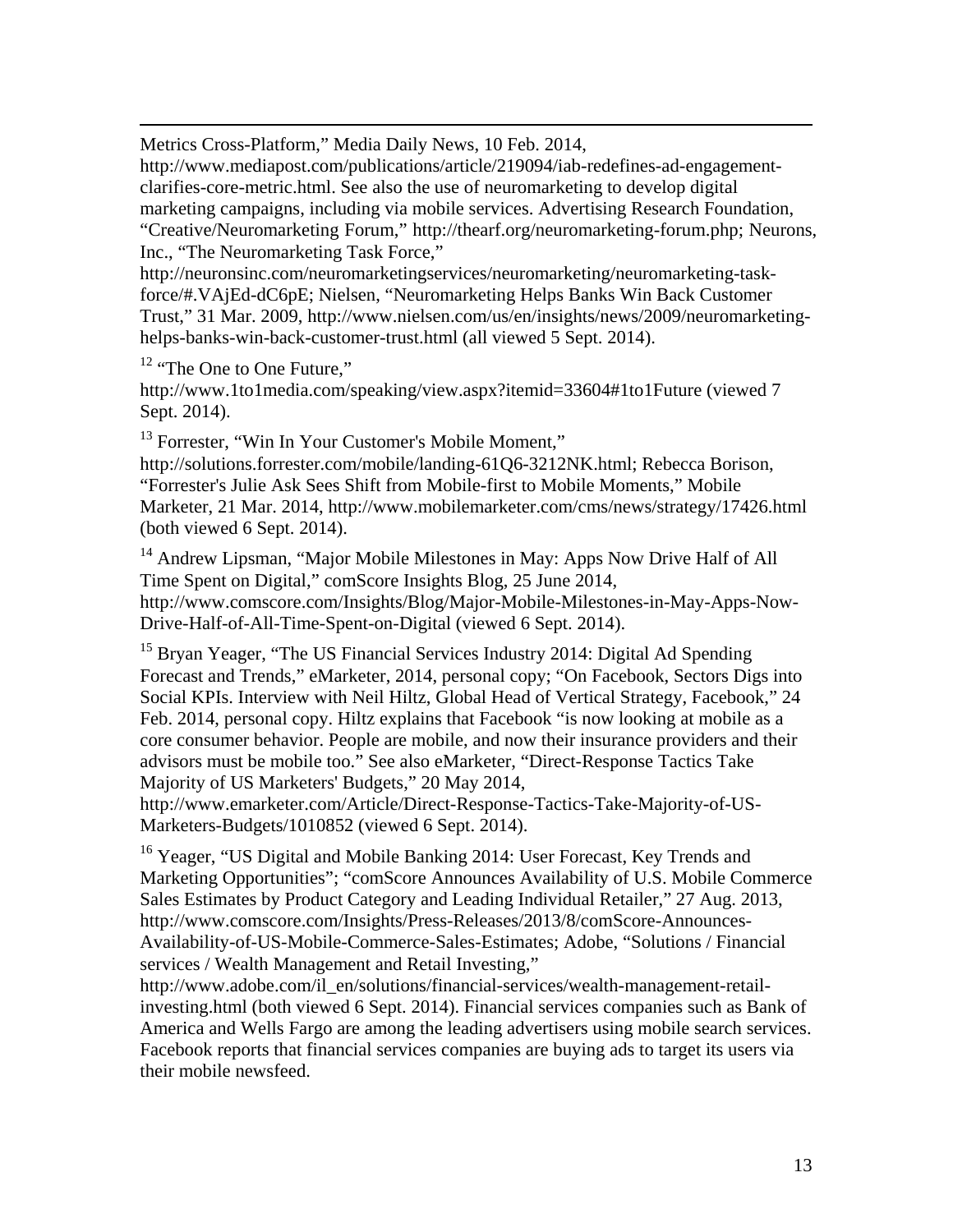<sup>17</sup> The role that non-traditional banks, such as Walmart, play in providing financial services and mobile tools, as well as the adoption of applications promoted by PayPal and others, is helping facilitate such market changes. Walmart, "Walmart Money Card," http://www.walmart.com/cp/Walmart-MoneyCard/1073524; Anne D'innocenzio, "Walmart's Innovation Lab Acquires Shopping App Stylr," Inc. 17 June 2014, http://www.inc.com/associated-press/walmart-innovation-lab-aquires-mobile-app.html; PayPal, "Connection Made," https://www.paypal.com/webapps/mpp/beacon (all viewed 6 Sept. 2014).

<sup>18</sup> See, for example, Google, "Mobile," Think with Google,

https://www.thinkwithgoogle.com/platforms/mobile.html; Michael Essany, "MTV Research Finds Mobile App 'Addiction' Stronger Than Coffee, Soda Addiction," Mobile Marketing Watch, 8 June 2011, http://www.mobilemarketingwatch.com/mtv-researchfinds-mobile-app-addiction-stronger-than-coffee-soda-addiction-16080/; "Altimeter's Rebecca Lieb: As the World Goes Mobile, So Must Brands," Facebook for Business, 13 Aug. 2014, https://www.facebook.com/business/news/altimeter-on-brand-and-mobile; IAB, "Mobile Marketing Center of Excellence," http://www.iab.net/mobilecenter; Jason Kincaid, "Google Acquires AdMob For \$750 Million," TechCrunch, 9 Nov. 2009, http://techcrunch.com/2009/11/09/google-acquires-admob/; "Millennial Media Completes Acquisition of Jumptap," 6 Nov. 2013,

http://www.millennialmedia.com/pressroom/press-releases/millennial-media-completesacquisition-of-jumptap/; Belinda Smith & Sam Mansour, "Make Mobile Work Continues with Design with Device in Mind," IAB, 26 May 2014,

http://www.iab.net/iablog/2014/05/Make-Mobile-Work.html (all viewed 5 Sept. 2014).

<sup>19</sup> Google, "Mobile in the Purchase Journey," Think with Google,

http://www.thinkwithgoogle.com/tools/mobile-purchase-journey.html; Microsoft Advertising, "Understanding How Mobile Factors into the Consumer Journey," http://advertising.microsoft.com/en-us/cl/457/mobile-research-report; Ben Davis, "The Smartphone and the Customer Journey: A Google Perspective," Econsultancy, 8 July 2013, https://econsultancy.com/blog/63020-the-smartphone-and-the-customer-journey-agoogle-perspective#i.1aqwgl9anqdptt (all viewed 6 Sept. 2014).

 $^{20}$  IAB, "Cookies on Mobile 101," http://www.iab.net/mobilecookies; Damion Brown, "Cross Device Measurement in Google Analytics Will Turn Mobile Marketing on its Head," Econsultancy, 20 May 2013, https://econsultancy.com/blog/62754-cross-devicemeasurement-in-google-analytics-will-turn-mobile-marketing-on-its-

head#i.1aqwgl9anqdptt; Mark Walsh, "Mobile Ad Targeting, Tracking Is Work In Progress," Mobile Marketing Daily," 10 Mar. 2014.

http://www.mediapost.com/publications/article/221111/mobile-ad-targeting-tracking-iswork-in-progress.html; Google, "The Mobile Playbook,"

http://www.themobileplaybook.com/en-us/ (all viewed 6 Sept. 2014).

<sup>21</sup> IAB, "Mobile Inventory and Targeting for Agencies and Brands," IAB Mobile Center for Excellence,

http://www.iab.net/mobilecenter/makemobilework/webinars#sthash.l4k3uhbM.dpuf; Krista Garcia, "How Beacons are Changing Mobile Marketing: An Overview.," eMarketer, July 2014, personal copy; PayPal, "Connect Personally,"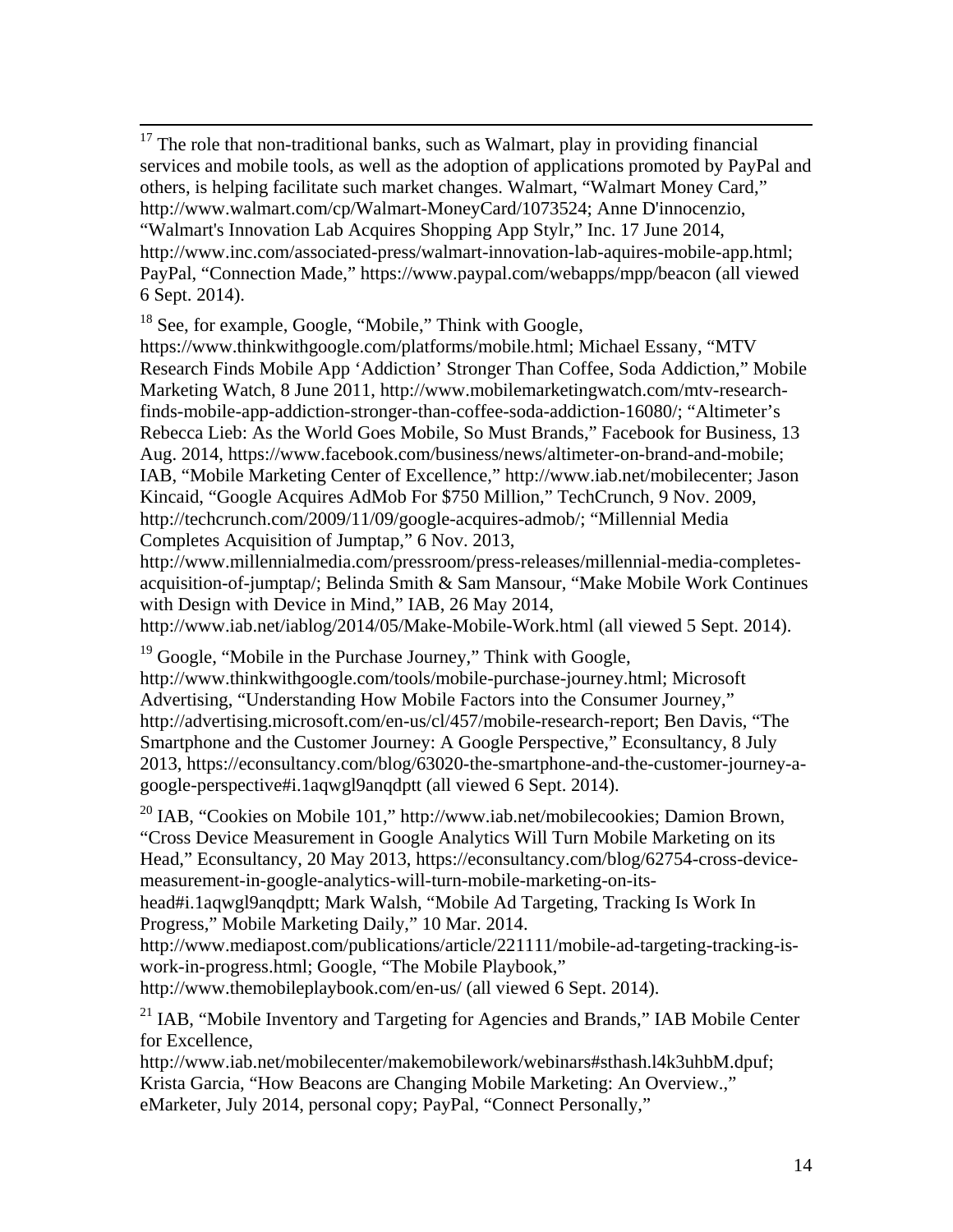https://www.paypal.com/webapps/mpp/beacon#what-if; Vizeum, "IKEA: Answering One of Advertising's 'Holy Grails' by Turning Social Engagement Into In-store Sales," http://vizeum.co.uk/p/case-study/ikea-answering-one-of-advertisings-holy-grails-byturning-social-engagement-into-in-store-sales/; "Ikea's Facebook Campaign Uses Mobile Data to Prove Effectiveness," *The Guardian*, 14 May 2014,

 $\overline{a}$ 

http://www.theguardian.com/media-network/media-network-blog/2014/may/14/ikeafacebook-mobile-campaign; Urban Airship, "Location Targeting,"

http://urbanairship.com/products/audience-segmentation#location-targeting (all viewed 6 Sept. 2014). One geo-targeting company explained, "What we do is map data from multiple sources onto a grid of tiles that cover every square foot of the US. Each tile is 100 meters by 100 meters, and we inject third-party demographic information about that area into the tile, as well as data on what's physically located there—points of interest like parks and airports, tourist attractions, retailers, stadiums, and so forth. Then, we connect that data with where a mobile device is in real time, or where it has recently been, to build unique audience segments for brands to target." eMarketer, "How to Use Location Data to Target Unique Mobile Audiences. Interview with Drew Breunig, Senior Director of Strategy, PlaceIQ,".13 Sept., 2013, personal copy.

 $22$  One mobile company, for example, explains that its "programmatic mobile audiences" incorporate the signals that matter most, including location data, purchase data, device and content data, as well as demographic data sources … . The NinthDecimal audience intelligence platform builds these audience segments from over one trillion data points collected from more than one billion devices, offering marketers true scale, along with the highest level of accuracy and precision." Aly Steinmeyer, "NinthDecimal Introduces the First One-to-One Programmatic Mobile Audience Solution," 4 Aug. 2014, http://www.ninthdecimal.com/ninthdecimal-introduces-the-first-one-to-oneprogrammatic-mobile-audience-solution/. Mobile exchange-based targeting is growing, including for the "private" marketplace. See, for example, TapSense, "Private Mobile RTB Marketplace," http://www.tapsense.com/products/private-rtb/. For additional background, see "Archive for the 'Mobile' Category," AdExchanger, http://www.adexchanger.com/mobile/; PayPal, "Mobile Network," https://advertising.paypal.com/#mobile-and-online; "New Rocket Fuel Research on Financial Services Marketing Delivers Fresh Insights on Consumer Preferences for Credit Cards & Mobile Banking," 19 Mar. 2014,

http://investor.rocketfuel.com/releasedetail.cfm?releaseid=833948; Conversant, "The Conversant Personalization Platform," http://www.conversantmedia.com/ourapproach#data\_profiles; Millennial Media, "Focus: Pinpointed Audience Targeting," http://www.millennialmedia.com/advertise/targeting/ (all viewed 6 Sept. 2014).

23 Joseph Turow, *The Daily You: How the New Advertising Industry Is Defining Your Identity and Your Worth* (New Haven, CT: Yale University Press, 2012), http://yalepress.yale.edu/yupbooks/book.asp?isbn=9780300165012 (viewed 6 Sept. 2014).

24 IAB, "Mobile Rising Stars Ad Units," http://www.iab.net/risingstarsmobile; Mobile Marketing Association, "Mobile Ad Formats Explained,"

http://mmaglobal.com/research/mobile-ad-formats-explained; Mobile Marketing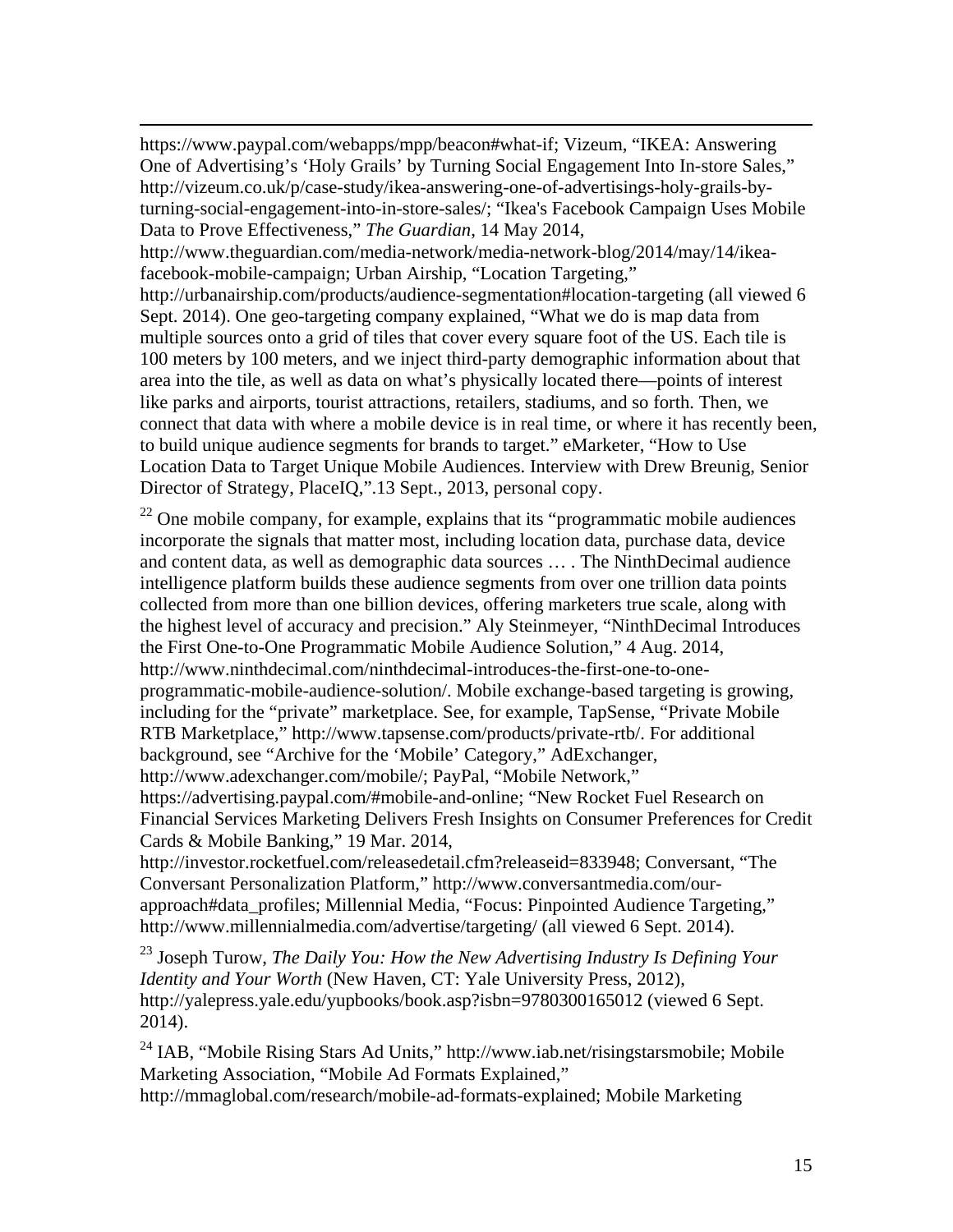Association, "Announcing the Smarties 2014 Global Shortlist,"

http://www.mmaglobal.com/events/the-smarties/2014/overview; IAB, "Mobile Rich Media Ad Interface Definitions (MRAID)," http://www.iab.net/mraid; IAB, "IAB MIXX Awards 2014 Entry Categories," http://www.iab.net/mixxawards/entry\_categories; IAB, "IAB MIXX 2014 Awards Shortlist," http://www.iab.net/mixxawards/shortlist/. Bank of America and American Express are engaged in audience buying, for example. See IAB, "Advanced Programmatic for Direct Sellers,"

http://www.iab.net/events\_training/seminar/3835977 (all viewed 6 Sept. 2014).

 $^{25}$  comScore, "Audience Analytics/Mobile Metrix,"

 $\overline{a}$ 

http://www.comscore.com/Products/Audience-Analytics/Mobile-Metrix; comScore, "Industries/Financial Services," http://www.comscore.com/Industries/Financial-Services; comScore, "Audience Analytics/Mobile Lens,"

https://www.comscore.com/Products/Audience-Analytics/MobiLens; Nielsen, "Leading Agencies, Advertisers, Media Companies, Ad Networks Adopt Nielsen Mobile Ad Measurement," 15 July 2014, http://www.nielsen.com/us/en/press-room/2014/leadingagencies-advertisers-media-companies-ad-networks-adopt-nielsen-mobile-admeasurement.html; Apsalar, "Track Campaign ROI with Attribution Analytics, https://apsalar.com/products/mobile-platform/campaign-source-insights/ (all viewed 6 Sept. 2014).

<sup>26</sup> Flurry, "What We Do," http://www.flurry.com/solutions/advertisers/brands; "Yahoo to Acquire Flurry to Strengthen Mobile Products," 21 July 2014,

http://finance.yahoo.com/news/yahoo-acquire-flurry-strengthen-mobile-203800723.html; Localytics, "Analytics: Lifetime Value Tracking," http://www.localytics.com/productfeatures/lifetime-value/. One company, Personal Capital, which focuses on wealthier consumers, explains that it used a mobile ad company to tap "into Facebook's mobile app install ads to precisely reach the users Personal Capital was seeking … [and] successfully leveraged Facebook's precise segmentation criteria, including gender, age, interest, as well as algorithmic audience targeting, to focus on the high-net-worth individuals." Fiksu, "Fiksu Case Studies—Personal Capital," http://www.fiksu.com/who-we-help/casestudies/personal-capital. See also an example of mobile marketing companies discussing targeting users who have uninstalled an app through forms of "lifecycle" management: Fiksu, "Lifecycle Engagement," http://www.fiksu.com/products-technology/managedsolutions/lifecycle-engagement; Android, "Developers,"

http://developer.android.com/reference/gms-packages.html; Facebook Preferred Marketing Developers, "PMD Center," http://www.facebook-

pmdcenter.com/category/mobile; Facebook Developers, "Custom Audiences for Mobile Apps," https://developers.facebook.com/docs/ads-for-apps/custom-audiences-for-mobileapps (all viewed 6 Sept. 2014).

 $27$  Google, "Mobile Path to Purchase: Five Key Findings," Think with Google, Nov. 2013, http://www.thinkwithgoogle.com/research-studies/mobile-path-to-purchase-5-keyfindings.html; "Mobile Path to Purchase," http://www.mobilepathtopurchase.com/; Harold Goldberg, "Mobility and the Zero Moments of Truth," Kony Blog, 17 Sept. 2013, http://www.kony.com/resources/blog/mobility-and-zero-moments-truth-0; Google, "Zero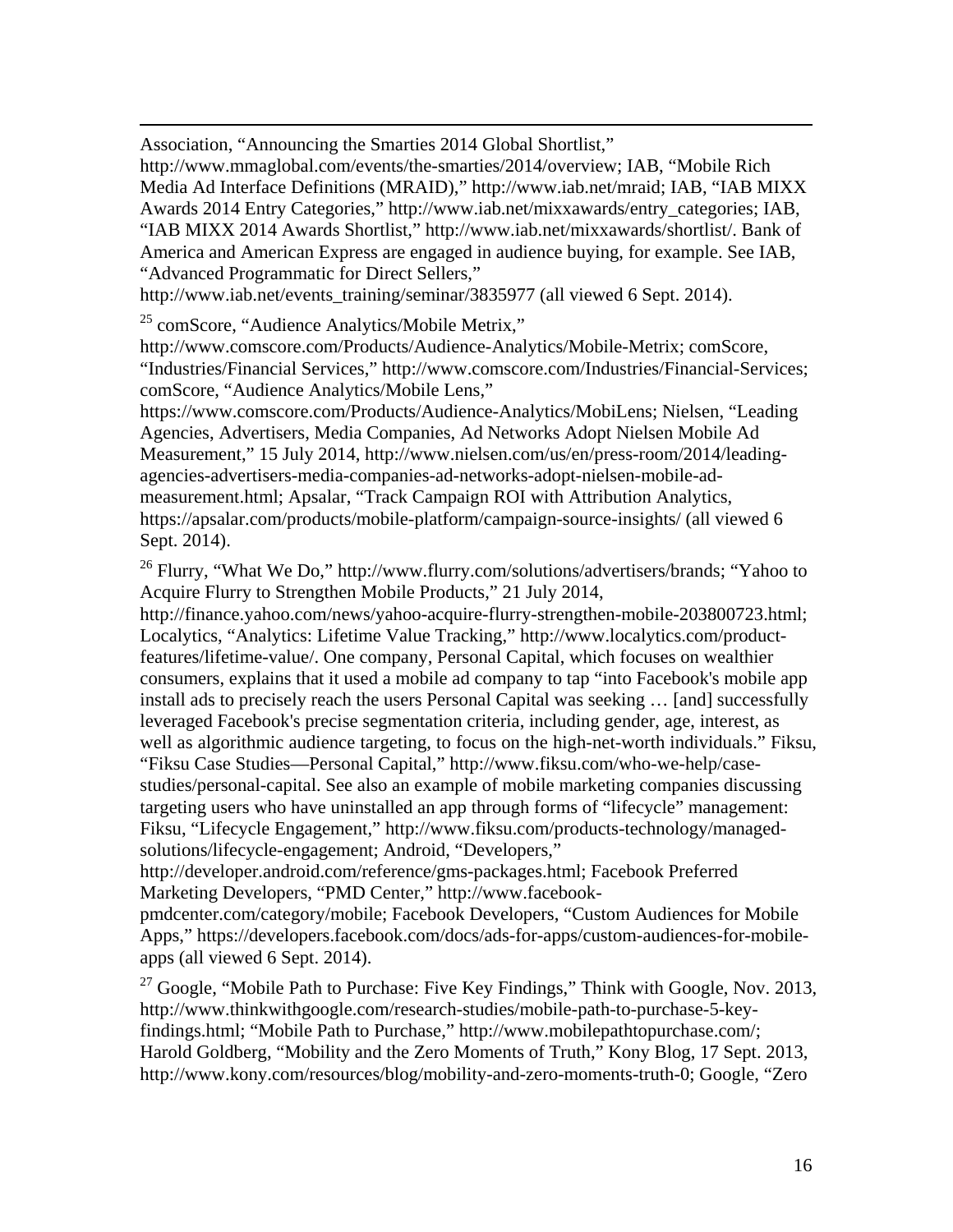Moment of Truth (ZMOT)," http://www.thinkwithgoogle.com/collections/zero-momenttruth.html (all viewed 6 Sept. 2014).

 $\overline{a}$ 

<sup>28</sup> SiteScout, http://www.sitescout.com/es/?no\_redirect; Nuria Santamaría, "Now Available: Hispanic TV Conversation Targeting," Twitter Advertising Blog, 14 Mar. 2014, https://blog.twitter.com/2014/now-available-hispanic-tv-conversation-targeting; Karl Greenberg, "Hispanic Consumers Are Social Media Catalysts," MediaPost Marketing Daily, 20 Feb. 2014,

http://www.mediapost.com/publications/article/219954/hispanic-consumers-are-socialmedia-catalysts.html; Lauren Johnson, "IAB Exec: Millennial Hispanics Will Fuel Nextgeneration Mobile Marketing," Mobile Marketer, 8 Apr. 2014,

http://www.mobilemarketer.com/cms/news/research/17535.html; "VMI Multicultural Marketing Report Highlights 303% Growth in Mobile Video Ad Spend by Advertisers Targeting African Americans," PR Newswire, 23 Jan. 2014,

http://www.prnewswire.com/news-releases/vmi-multicultural-marketing-reporthighlights-303-growth-in-mobile-video-ad-spend-by-advertisers-targeting-africanamericans-241688401.html; Media Economics Group, "Major Advertisers Using Spanish-language Mobile Ads to Reach Hispanics," Media Economics Group Blog, 5 Dec. 2013, http://blog.media-economics.com/2013/12/05/major-advertisers-usingspanish-language-mobile-ads-to-reach-hispanics/; eMarketer, "Hispanics Lead as Web Users Who Are Truly Mobile-First," 8 Oct. 2013,

http://www.emarketer.com/Article/Hispanics-Lead-Web-Users-Who-Truly-Mobile-First/1010280; Lisa Gevelber, "Your Next Big Opportunity: The U.S. Hispanic Market," Think with Google," July 2014, http://www.thinkwithgoogle.com/articles/us-hispanicmarket-digital.html; Google, "5 Truths of African American Digital Consumers," Think with Google, September 2011, http://www.thinkwithgoogle.com/research-studies/fivetruths-of-the-digital-african-american-consumer-video.html; "Study Shows African American and Hispanic Shoppers Adopt Shopping Technologies at a Faster Rate than Caucasians," PR Newswire, 22 June 2012, http://www.prnewswire.com/newsreleases/study-shows-african-american-and-hispanic-shoppers-adopt-shoppingtechnologies-at-a-faster-rate-than-caucasians-159997605.html; Nielsen, "African-American Consumers Are More Relevant Than Ever," 19 Sept. 2013,

http://www.nielsen.com/us/en/newswire/2013/african-american-consumers-are-morerelevant-than-ever.html; Steve Smith, "Instagram Rivals Twitter In Reach, Facebook In Engagement," Mobile Marketing Daily MoBlog, 31 Dec. 2013,

http://www.mediapost.com/publications/article/216419/instagram-rivals-twitter-in-reachfacebook-in-eng.html; "Interactive One Continues its Reign as the Single Largest Digital Media Company Targeting African Americans," 13 June 2011,

http://interactiveone.com/interactive-one-continues-its-reign-as-the-single-largest-digitalmedia-company-targeting-african-americans/ (all viewed 6 Sept. 2014). Beyond ethnicity, seniors are also seen as an important cohort for mobile targeting. Unlike the adoption of technology generally, where younger consumers are in the forefront, "the oldest consumers" (55 and older) are predicted to "record the largest gains in mobile banking adoption" (although 25-34 year olds comprise the largest group of mobile banking users). Yeager, "US Digital and Mobile Banking 2014: User Forecast, Key Trends and Marketing Opportunities."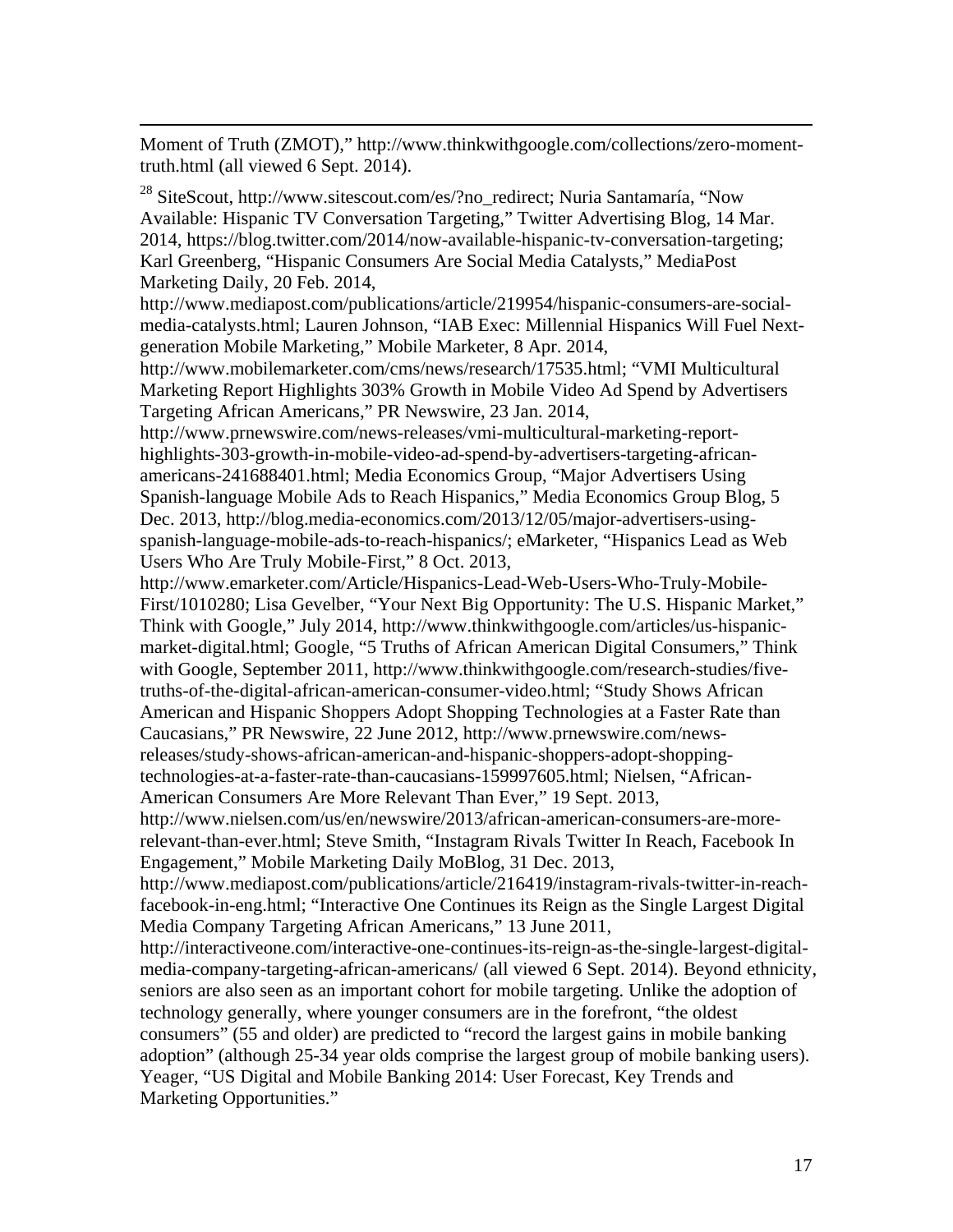<sup>29</sup> Federal Trade Commission, "FTC Recommends Congress Require the Data Broker Industry to be More Transparent and Give Consumers Greater Control Over Their Personal Information," 27 May 2014, http://www.ftc.gov/news-events/pressreleases/2014/05/ftc-recommends-congress-require-data-broker-industry-be-more; "Merkle Announces the General Availablity of its Cloud-Based Connected Recognition Service," 6 May 2014, http://www.merkleinc.com/news-and-events/pressreleases/2014/merkle-announces-general-availablity-its-cloud-basedconnected#.VAi4judC6pE; "4INFO Partners with Acxiom to Provide Consumer Brands Advanced Mobile Advertising Precision and Measurement," 13 Aug. 2013, http://www.4info.com/yankee-group-mobile-marketing/; Acxiom, "Acxiom Audience Operating System Builds Momentum, Adds New Features," 27 Jan. 2014, http://www.acxiom.com/acxiom-audience-operating-system-builds-momentum-addsnew-features/; BlueKai, "Mobile Data Management Platform," http://bluekai.com/mobile-data-management-platform.php (all viewed 6 Sept. 2014).

30 Acxiom, "Perspectives: The Underbanked Market,"

http://www.acxiom.com/resources/underbanked-market/; Jim Marous, "Rethinking the Potential of the Underbanked Segment," The Financial Brand, 28 July 2014, http://thefinancialbrand.com/41258/underbanked-potential-research-2014/; Acxiom AOS, http://aos.acxiom.com/; Acxiom, "Effective Mobile Ad Measurement to Unlock Torrent of Multichannel Campaigns," 8 Sept. 2014, http://www.acxiom.com/effective-mobile-admeasurement-unlock-torrent-multichannel-campaigns/; KPMG, "Serving the

Underserved Market," 2011,

https://www.kpmg.com/US/en/IssuesAndInsights/ArticlesPublications/Documents/servin g-underserved-market.pdf; FIS, "The Underbanked," http://www.fisglobal.com/solutionsfortheunderbanked; Michael Barris, "Apple-Visa Alliance Would Redraw Mobilepayments Landscape," Mobile Marketer, 6 Aug. 2014,

http://www.mobilemarketer.com/cms/news/software-technology/18404.html; Chantal Tode, "Google's Disruption of Financial Services is Just Getting Started: Forrester," Mobile Commerce Daily, 1 Aug. 2014, http://www.mobilecommercedaily.com/googlesdisruption-of-financial-services-is-just-getting-started-forrester (all viewed 7 Sept. 2014).

<sup>31</sup> See Mierzwinski and Chester, "Big Data Means Big Opportunities and Big Challenges."

32 PayPal, "PayPal Credit," https://www.paypal.com/webapps/mpp/promotionalfinancing (viewed 7 Sept. 2014).

<sup>33</sup> Federal Communications Commission, "Universal Service,"

http://www.fcc.gov/encyclopedia/universal-service; Federal Communications Commission, "Lifeline: Affordable Telephone Service for Income-Eligible Subscribers," http://www.fcc.gov/guides/lifeline-and-link-affordable-telephone-service-incomeeligible-consumers; Kevin Fitchard, "FCC Takes E-Rate Wireless, Earmarking \$2B for Wi-Fi in Schools, Libraries," Gigaom, 11 July 2014, http://gigaom.com/2014/07/11/fcctakes-e-rate-wireless-earmarking-2b-for-wi-fi-in-schools-libraries/ (all viewed 7 Sept. 2014).

<sup>34</sup> David L. Cohen, "Comcast and NBCUniversal File Third Annual Compliance Report on NBCUniversal Deal," Comcast, 3 Mar. 2014, http://corporate.comcast.com/comcast-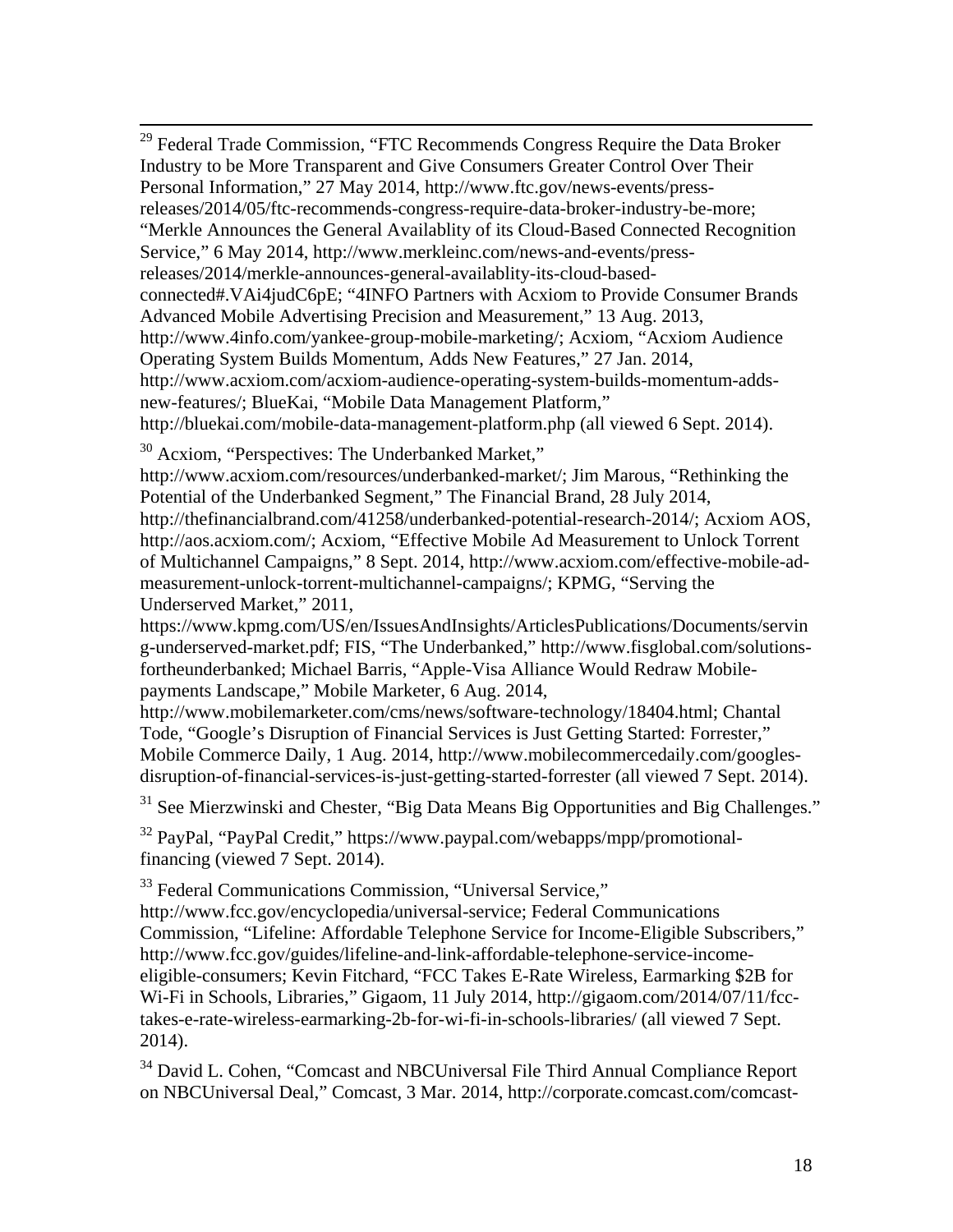voices/comcast-and-nbcuniversal-file-third-annual-compliance-report-on-nbcuniversaldeal (viewed 7 Sept. 2014).

 $\overline{a}$ 

<sup>35</sup> "Center for Public Integrity Covers Big Telecom Attacks on Munis," Community Broadband Networks, 4 Sept. 2014, http://www.muninetworks.org/ (viewed 7 Sept. 2014).

<sup>36</sup> Lead generation, a principal method used to identify a consumer who can be targeted for a payday loan, is increasingly done online. Real-time targeting networks that enable programmatic buying are also being used for online lead generation. See, for example, Crossboard Mobile, http://www.crossboardmobile.com/; MediaAlpha, "Advertisers," http://www.mediaalpha.com/advertisers.html; LeadIO, http://signup.lead.io/; TruSignal, "Financial Services," http://www.tru-signal.com/industries/financial-services. See also Yahoo's ad policy for Payday loans: Yahoo, "Gemini: Native Advertising and Search Policies," https://help.yahoo.com/adv/yahoo-ad-manager/yahoo-native-ads-contentpolicies-sol2098.html?impressions=true (all viewed 7 Sept. 2014).

37 Cardlytics, "Customer Engagement," http://cardlytics.com/cardlytics/financialinstitutions-2/customer-engagement/; MasterCard, "Loyalty and Reward Solutions," https://www.mastercard.com/us/company/en/ourbusiness/loyalty\_rewards.html; Visa, "Loyalty Solutions & Programs," http://usa.visa.com/merchants/grow-yourbusiness/marketing-solutions/loyalty-solutions.jsp (all viewed 7 Sept. 2014).

 $38$  Cardlytics, "Loyalty & CRM," http://cardlytics.com/cardlytics/solutions/loyalty-crm/; Kobie Marketing, "Financial Services," http://www.kobie.com/clients/financial-services/; Genesys, "Financial Services," http://www.genesys.com/soundbite/financial-services (all viewed 7 Sept. 2014).

<sup>39</sup> Google, "Media Habits of Teens and Twenty-Somethings 2012," Think with Google, July 2012, http://www.thinkwithgoogle.com/research-studies/media-habits-of-teens-andtwenty-somethings-2012.html; Erica Saylor, "Hispanic Millennials and Their Smartphones," Viacom Blog, 3 Apr. 2013, http://blog.viacom.com/2013/04/hispanicsand-mobile-phones/ (both viewed 7 Sept. 2014).

<sup>40</sup> Gwendolyn Mariano, "FTC to Recommend Stronger Privacy Legislation to Congress," CNET, 22 May 2000, http://news.cnet.com/FTC-to-recommend-stronger-privacylegislation-to-Congress/2100-1023\_3-240919.html; The White House, "We Can't Wait: Obama Administration Unveils Blueprint for a 'Privacy Bill of Rights' to Protect Consumers Online," 23 Feb. 2012, http://www.whitehouse.gov/the-pressoffice/2012/02/23/we-can-t-wait-obama-administration-unveils-blueprint-privacy-billrights (both viewed 7 Sept. 2014).

<sup>41</sup> See, for example, Federal Trade Commission, "Mobile Technology Issues," http://www.ftc.gov/news-events/media-resources/mobile-technology; Federal Trade Commission, "FTC Issues Final Commission Report on Protecting Consumer Privacy," 26 Mar. 2012, http://www.ftc.gov/news-events/press-releases/2012/03/ftc-issues-finalcommission-report-protecting-consumer-privacy (both viewed 7 Sept. 2014).

<sup>42</sup> See, for example, Digital Advertising Alliance, "Your AdChoices: Learn," http://www.youradchoices.com/learn.aspx; Mobile Marketing Association, "Consumer